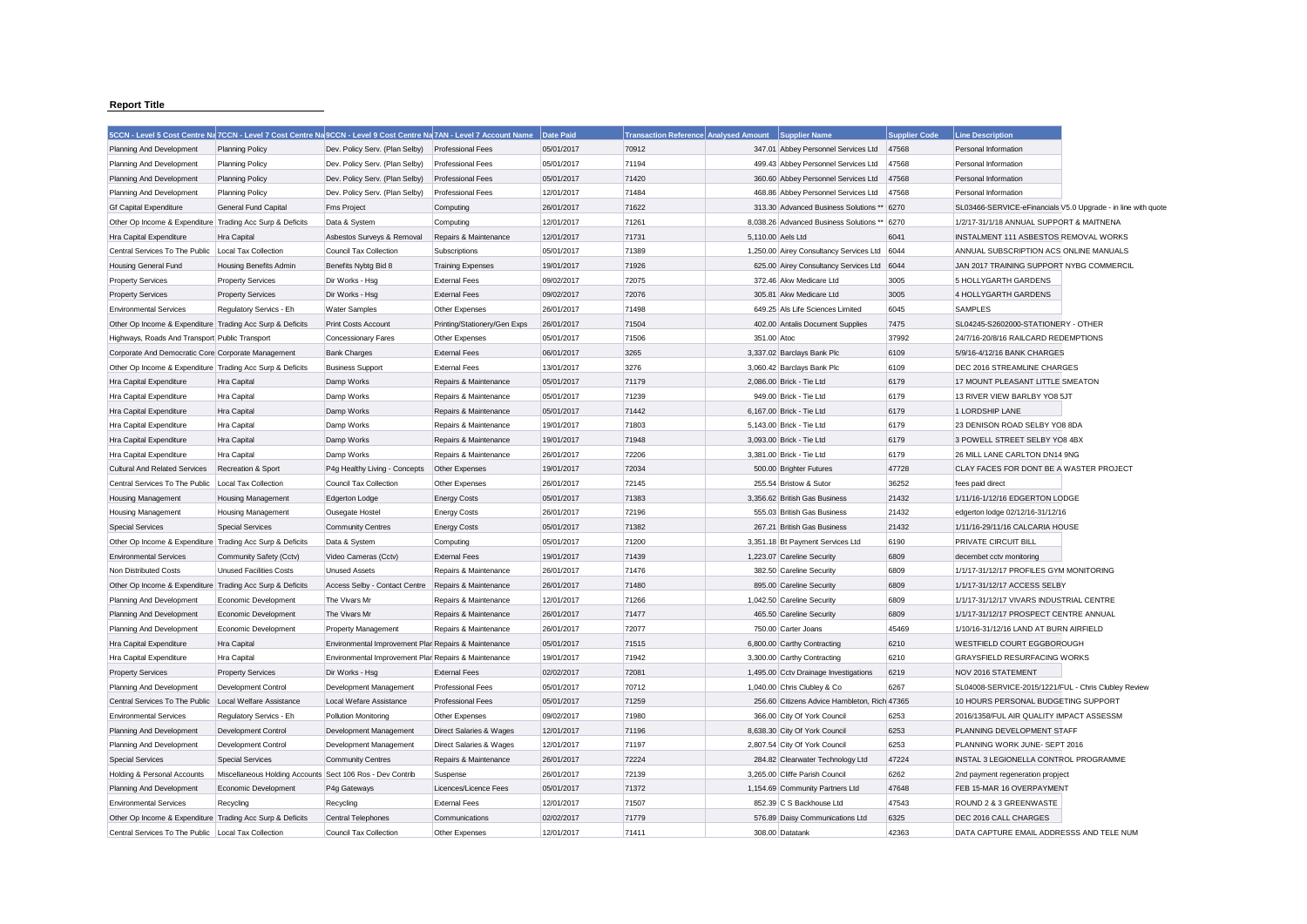| Central Services To The Public Local Tax Collection       |                                                       | <b>Council Tax Collection</b>                      | <b>Professional Fees</b>     | 12/01/2017 | 71412 | 256.00 Datatank                                 | 42363 | SPD REVIEW 18 REMOVALS                     |  |
|-----------------------------------------------------------|-------------------------------------------------------|----------------------------------------------------|------------------------------|------------|-------|-------------------------------------------------|-------|--------------------------------------------|--|
| <b>Property Services</b>                                  | <b>Property Services</b>                              | Dir Works - Hsg                                    | Equip/Furniture/Materials    | 12/01/2017 | 71455 | 808.88 Db Electrical Wholesale Selby Lt 36613   |       | ELECTRICAL GOODS                           |  |
| Other Op Income & Expenditure Other Operating Expenditure |                                                       | Capital Receipts Pool Pymnt                        | Other Expenses               | 19/01/2017 | 72064 | 170,559.59 Department For Communities Ar 46412  |       | Q3 2016/17 POOLING                         |  |
| Gen Grants & Collection Fund                              | Taxation & Non-Specific Grants Gen Fund Income        |                                                    | Misc Income                  | 13/01/2017 | 3273  | 1,185,537.00 Department For Communities & 6345  |       | 19/01/17 NNDR/RSG                          |  |
| Holding & Personal Accounts                               | Miscellaneous Holding Accounts Nndr Coll Fund Account |                                                    | Collection Fund              | 13/01/2017 | 3273  | 1,007,781.00 Department For Communities & 6345  |       | 19/01/17 NNDR/RSG                          |  |
| Central Services To The Public General Grants             |                                                       | Miscellaneous Grants                               | Grants                       | 05/01/2017 | 71385 | 1,400.00 Dep Arts Limited                       | 47646 | 4 DAYS CONSULTANCY ON TAD BRIDGE           |  |
| Planning And Development                                  | <b>Community Development</b>                          | Tadcaster & Villages Cef                           | Other Expenses               | 12/01/2017 | 71524 | 3,000.00 Dep Arts Limited                       | 47646 | EVENTS CALENDAR SCOPING STUDY              |  |
| Other Op Income & Expenditure Trading Acc Surp & Deficits |                                                       | Human Resources                                    | <b>External Fees</b>         | 12/01/2017 | 71699 | 600.00 Disclosure Scotland                      | 47573 | 30/11/16-31/12/16 DISCLOSURES              |  |
| <b>Property Services</b>                                  | <b>Property Services</b>                              | Dir Works - Hsg                                    | Equip/Furniture/Materials    | 05/01/2017 | 70953 | 383.52 Drive Ltd                                | 38665 | SL04229-S0217101-PREMIER PLUS BATHLIFT 1NO |  |
| Other Op Income & Expenditure Trading Acc Surp & Deficits |                                                       | Assets                                             | Communications               | 05/01/2017 | 71499 | 532.38 Ee Communications Services Ltd 6936      |       | DEC 2016 75497212 MOBILE PHONE BILL        |  |
| Central Services To The Public Elections                  |                                                       | <b>Register Of Electors</b>                        | Printing/Stationery/Gen Exps | 09/02/2017 | 72168 | 624.03 Electoral Reform Services                | 6390  | <b>SERVICE FEES</b>                        |  |
| <b>Cultural And Related Services</b>                      | Open Spaces                                           | Community Parks & Open Space Repairs & Maintenance |                              | 09/02/2017 | 71960 | 1,380.63 Enterprise Managed Services Ltd 6404   |       | NOV 2016 ADDITIONALS                       |  |
| Cultural And Related Services                             | Open Spaces                                           | Community Parks & Open Space Repairs & Maintenance |                              | 09/02/2017 | 71961 | 4,335.76 Enterprise Managed Services Ltd 6404   |       | DEC 2016 WASTE MANAGEMENT                  |  |
| <b>Cultural And Related Services</b>                      | Open Spaces                                           | Community Parks & Open Space Repairs & Maintenance |                              | 09/02/2017 | 72183 | 277.27 Enterprise Managed Services Ltd 6404     |       | december 2016 additionals agreed           |  |
| <b>Cultural And Related Services</b>                      | Open Spaces                                           | <b>Grass Cutting</b>                               | Repairs & Maintenance        | 09/02/2017 | 71961 | 2,843.10 Enterprise Managed Services Ltd 6404   |       | DEC 2016 WASTE MANAGEMENT                  |  |
| <b>Cultural And Related Services</b>                      | Open Spaces                                           | Selby Park                                         | Repairs & Maintenance        | 09/02/2017 | 71961 | 8.766.85 Enterprise Managed Services Ltd 6404   |       | DEC 2016 WASTE MANAGEMENT                  |  |
| <b>Cultural And Related Services</b>                      | Recreation & Sport                                    | Selby Leisure Centre                               | Repairs & Maintenance        | 09/02/2017 | 71961 | 748.23 Enterprise Managed Services Ltc 6404     |       | DEC 2016 WASTE MANAGEMENT                  |  |
| <b>Environmental Services</b>                             | <b>Cemetery Services</b>                              | Closed Burial Ground                               | Repairs & Maintenance        | 09/02/2017 | 71961 | 1,124.16 Enterprise Managed Services Ltd 6404   |       | DEC 2016 WASTE MANAGEMENT                  |  |
| <b>Environmental Services</b>                             | Recycling                                             | Recycling                                          | <b>External Fees</b>         | 12/01/2017 | 71262 | 2,551.65 Enterprise Managed Services Ltd 6404   |       | NOV 2016 UPLIFT FEE                        |  |
| <b>Environmental Services</b>                             | Recycling                                             | Recycling                                          | <b>External Fees</b>         | 09/02/2017 | 71961 | 119,065.36 Enterprise Managed Services Ltd 6404 |       | DEC 2016 WASTE MANAGEMENT                  |  |
| <b>Environmental Services</b>                             | <b>Street Cleansing</b>                               | <b>Street Cleansing</b>                            | <b>External Fees</b>         | 12/01/2017 | 71262 | 996.77 Enterprise Managed Services Ltc 6404     |       | NOV 2016 UPLIFT FEE                        |  |
| <b>Environmental Services</b>                             | <b>Street Cleansing</b>                               | <b>Street Cleansing</b>                            | <b>External Fees</b>         | 09/02/2017 | 71961 | 46,511.49 Enterprise Managed Services Ltd 6404  |       | DEC 2016 WASTE MANAGEMENT                  |  |
| <b>Environmental Services</b>                             | <b>Trade Waste</b>                                    | <b>Clinical Waste</b>                              | <b>External Fees</b>         | 09/02/2017 | 71961 | 4,344.76 Enterprise Managed Services Ltd 6404   |       | DEC 2016 WASTE MANAGEMENT                  |  |
| <b>Environmental Services</b>                             | <b>Trade Waste</b>                                    | <b>Commercial Waste</b>                            | <b>External Fees</b>         | 12/01/2017 | 71262 | 548.73 Enterprise Managed Services Ltd 6404     |       | NOV 2016 UPLIFT FEE                        |  |
| <b>Environmental Services</b>                             | <b>Trade Waste</b>                                    | <b>Commercial Waste</b>                            | <b>External Fees</b>         | 09/02/2017 | 71961 | 25,604.98 Enterprise Managed Services Ltd 6404  |       | DEC 2016 WASTE MANAGEMENT                  |  |
| <b>Environmental Services</b>                             | <b>Waste Collection</b>                               | Dom.Wheeled Bins/Sac                               | <b>External Fees</b>         | 12/01/2017 | 71262 | 469.09 Enterprise Managed Services Ltd 6404     |       | NOV 2016 UPLIFT FEE                        |  |
| <b>Environmental Services</b>                             | <b>Waste Collection</b>                               | Dom.Wheeled Bins/Sac                               | <b>External Fees</b>         | 09/02/2017 | 71961 | 21,888.78 Enterprise Managed Services Ltd 6404  |       | DEC 2016 WASTE MANAGEMENT                  |  |
| <b>Environmental Services</b>                             | <b>Waste Collection</b>                               | Refuse Collection General                          | Advertising                  | 09/02/2017 | 71961 | 1,645.54 Enterprise Managed Services Ltd 6404   |       | DEC 2016 WASTE MANAGEMENT                  |  |
| <b>Environmental Services</b>                             | <b>Waste Collection</b>                               | <b>Refuse Collection General</b>                   | <b>External Fees</b>         | 12/01/2017 | 71262 | 1,684.35 Enterprise Managed Services Ltd 6404   |       | NOV 2016 UPLIFT FEE                        |  |
| <b>Environmental Services</b>                             | <b>Waste Collection</b>                               | Refuse Collection General                          | <b>External Fees</b>         | 09/02/2017 | 71960 | 12,891.70 Enterprise Managed Services Ltd 6404  |       | NOV 2016 ADDITIONALS                       |  |
| <b>Environmental Services</b>                             | <b>Waste Collection</b>                               | Refuse Collection General                          | <b>External Fees</b>         | 09/02/2017 | 71961 | 86,025.43 Enterprise Managed Services Ltd 6404  |       | DEC 2016 WASTE MANAGEMENT                  |  |
| <b>Environmental Services</b>                             | <b>Waste Collection</b>                               | <b>Refuse Collection General</b>                   | <b>External Fees</b>         | 09/02/2017 | 72183 | 12,891.70 Enterprise Managed Services Ltd 6404  |       | december 2016 additionals agreed           |  |
| Highways, Roads And Transport Parking Services            |                                                       | Car Parks-Other                                    | Repairs & Maintenance        | 09/02/2017 | 71961 | 277.26 Enterprise Managed Services Ltc 6404     |       | DEC 2016 WASTE MANAGEMENT                  |  |
| <b>Housing Management</b>                                 | <b>Housing Management</b>                             | Estate Man. Costs                                  | Other Expenses               | 09/02/2017 | 71960 | 1,419.06 Enterprise Managed Services Ltd 6404   |       | NOV 2016 ADDITIONALS                       |  |
| <b>Housing Management</b>                                 | <b>Housing Management</b>                             | Estate Man. Costs                                  | Other Expenses               | 09/02/2017 | 72183 | 1,455.12 Enterprise Managed Services Ltc 6404   |       | december 2016 additionals agreed           |  |
| <b>Special Services</b>                                   | <b>Special Services</b>                               | Grassed Areas & Open Spaces Repairs & Maintenance  |                              | 09/02/2017 | 71960 | 1,526.68 Enterprise Managed Services Ltd 6404   |       | NOV 2016 ADDITIONALS                       |  |
| <b>Special Services</b>                                   | <b>Special Services</b>                               | Grassed Areas & Open Spaces Repairs & Maintenance  |                              | 09/02/2017 | 71961 | 7,515.05 Enterprise Managed Services Ltd 6404   |       | DEC 2016 WASTE MANAGEMENT                  |  |
| Hra Capital Expenditure                                   | Hra Capital                                           | Damp Works                                         | <b>Energy Costs</b>          | 09/02/2017 | 71954 | 569.00 Envirovent Ltd                           | 6406  | 1 SUDFORTH LANE BEAL DN14 0SZ              |  |
|                                                           | Hra Capital                                           | Damp Works                                         | Repairs & Maintenance        | 12/01/2017 | 71238 | 1,067.00 Envirovent Ltd                         | 6406  | 160 ABBOTS ROAD SELBY YO8 8AZ              |  |
| Hra Capital Expenditure                                   |                                                       |                                                    |                              |            |       |                                                 |       |                                            |  |
| Hra Capital Expenditure                                   | <b>Hra Capital</b>                                    | Damp Works                                         | Repairs & Maintenance        | 12/01/2017 | 71242 | 818.00 Envirovent Ltd                           | 6406  | 13 CROFT LEA CRIDLING STUBBS               |  |
| Hra Capital Expenditure                                   | Hra Capital                                           | Damp Works                                         | Repairs & Maintenance        | 12/01/2017 | 71243 | 1,067.00 Envirovent Ltd                         | 6406  | 43 EVERSLEY MOUNT SHERBRUN LS25 6AW        |  |
| Hra Capital Expenditure                                   | Hra Capital                                           | Damp Works                                         | Repairs & Maintenance        | 12/01/2017 | 71244 | 834.00 Envirovent Ltd                           | 6406  | 4 ST WILFRIDS CLOSE BRAYTON YO8 9EX        |  |
| Hra Capital Expenditure                                   | Hra Capital                                           | Damp Works                                         | Repairs & Maintenance        | 12/01/2017 | 71388 | 500.00 Envirovent Ltd                           | 6406  | 1 HOLLY VIEW SKIPWITH YO8 5SQ              |  |
| Hra Capital Expenditure                                   | Hra Capital                                           | Damp Works                                         | Repairs & Maintenance        | 26/01/2017 | 71496 | 569.00 Envirovent Ltd                           | 6406  | 22 AUSTERBANK VIEW TAD LS24 8BA            |  |
| Hra Capital Expenditure                                   | Hra Capital                                           | Damp Works                                         | Repairs & Maintenance        | 09/02/2017 | 71953 | 1.182.00 Envirovent Ltd                         | 6406  | 2 STATION ROAD WOMERSLEY DN6 9BL           |  |
| Hra Capital Expenditure                                   | Hra Capital                                           | Damp Works                                         | Repairs & Maintenance        | 09/02/2017 | 72078 | 689.00 Envirovent Ltd                           | 6406  | 10 DARCY COURT SELBY YO8 8DY               |  |
| Hra Capital Expenditure                                   | Hra Capital                                           | Damp Works                                         | Repairs & Maintenance        |            | 72208 | 1,067.00 Envirovent Ltd                         | 6406  | 115 WOODVILLE TERRACE SELBY YO8 8AL        |  |
| Hra Capital Expenditure                                   | Hra Capital                                           | Damp Works                                         | Repairs & Maintenance        |            | 72209 | 719.00 Envirovent Ltd                           | 6406  | 44 CHARLES STREET SELBY YO8 4YQ            |  |
| Planning And Development                                  | Economic Development                                  | Tour De Yorkshire                                  | Rents                        | 05/01/2017 | 71386 | 500.00 Everything Good Goes                     | 47647 | <b>EVENT SPACE HIRE</b>                    |  |
| <b>Property Services</b>                                  | <b>Property Services</b>                              | Dir Works - Hsg                                    | Equip/Furniture/Materials    | 02/02/2017 | 71747 | 1,735.74 Fairfax Plant Hire                     | 6509  | DEC 2016 STATEMENT                         |  |
| <b>Housing Management</b>                                 | <b>Housing Management</b>                             | Edgerton Lodge                                     | Fixtures & Fittings          | 02/02/2017 | 71905 | 400.00 Firelec Ltd                              | 6447  | LODGE WEEKLY FUNCTION TESTS                |  |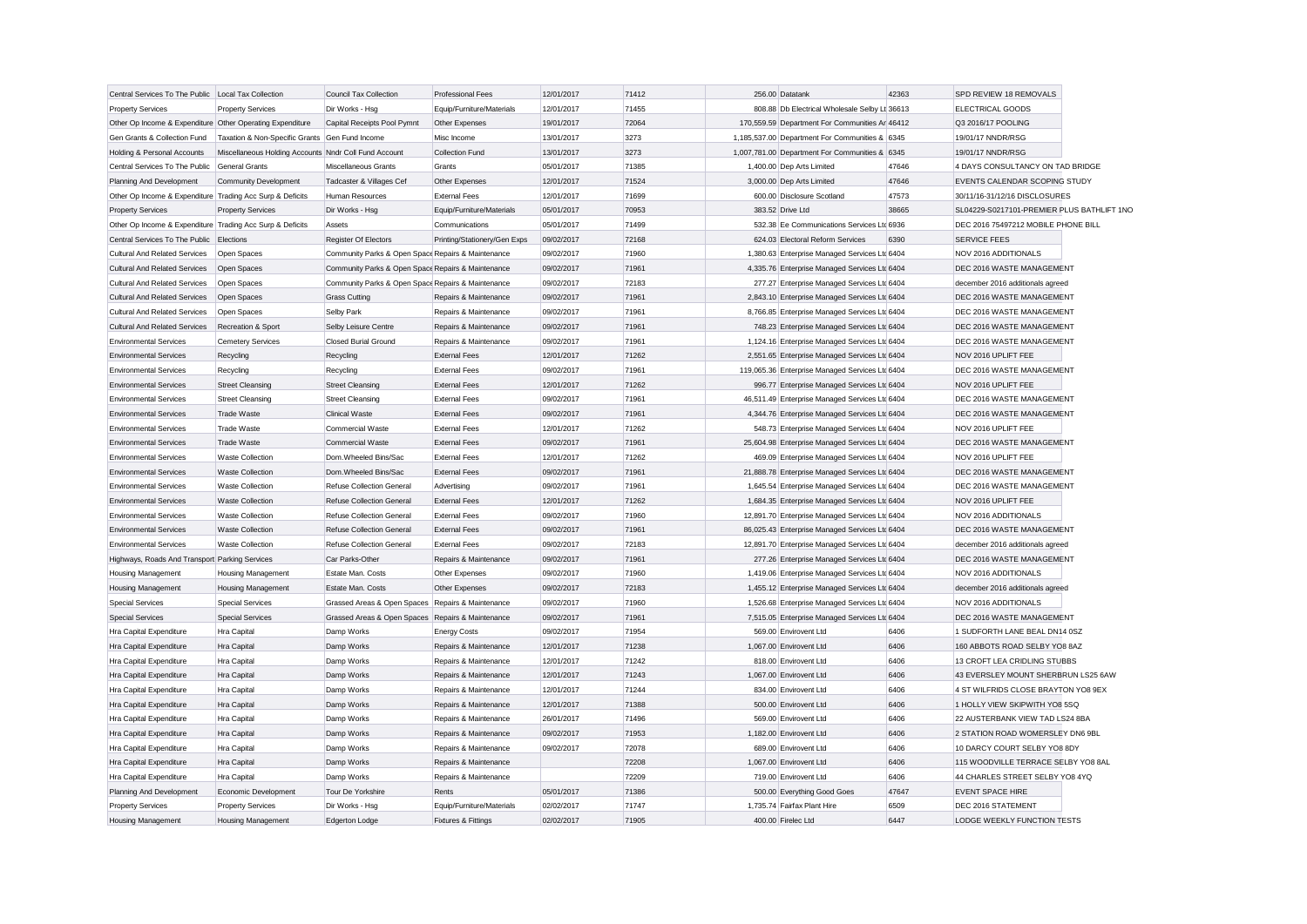| <b>Housing Management</b>                                 | <b>Housing Management</b>    | Ousegate Hostel                                   | Fixtures & Fittings                      | 02/02/2017 | 71905          |               | 400.00 Firelec Ltd                            | 6447  | LODGE WEEKLY FUNCTION TESTS                      |                                                               |
|-----------------------------------------------------------|------------------------------|---------------------------------------------------|------------------------------------------|------------|----------------|---------------|-----------------------------------------------|-------|--------------------------------------------------|---------------------------------------------------------------|
| Planning And Development                                  | Economic Development         | The Vivars Mr                                     | Repairs & Maintenance                    | 26/01/2017 | 71631          |               | 910.10 Firelec Ltd                            | 6447  | <b>VIVARS INDUSTRIAL UNIT</b>                    |                                                               |
| <b>Environmental Services</b>                             | Regulatory Servics - Eh      | Licences-Other                                    | <b>External Fees</b>                     | 02/02/2017 | 71932          |               | 404.88 Forest House Vets Ltd                  | 6457  | LIME OAKS RIDING CENTRE INSPECTION               |                                                               |
| <b>Property Services</b>                                  | <b>Property Services</b>     | Dir Works - Hsg                                   | <b>External Fees</b>                     | 26/01/2017 | 71628          |               | 1,475.00 Gibson Design Consultancy            | 6485  | 28 COMMON LANE SOUTH MILFORD                     |                                                               |
| <b>Special Services</b>                                   | <b>Special Services</b>      | <b>Community Centres</b>                          | Fixtures & Fittings                      | 02/02/2017 | 71708          |               | 435.37 Girbau Uk                              | 6663  | KECLBAR CLOSE WASTER REPAIR                      |                                                               |
| <b>Cultural And Related Services</b>                      | Open Spaces                  | <b>Groundwork Trust</b>                           | Other Expenses                           | 02/02/2017 | 71687          |               | 13,000.00 Groundwork North Yorkshire          | 6506  | 16/17 CORE FUNDING OCT 16-MAR 17                 |                                                               |
| Planning And Development                                  | <b>Community Development</b> | Central Cef                                       | Other Expenses                           | 26/01/2017 | 71634          |               | 3.232.00 Groundwork North Yorkshire           | 6506  | COMMUNITY CYCLE HUB PROJECT                      |                                                               |
| Planning And Development                                  | <b>Community Development</b> | Community Engagement Forums External Fees         |                                          | 19/01/2017 | 71438          |               | 1,000.00 Groundwork North Yorkshire           | 6507  | community engagement quater 1                    |                                                               |
| Central Services To The Public                            | <b>Local Tax Collection</b>  | Non Domestic Rates                                | Printing/Stationery/Gen Exps             | 05/01/2017 | 71502          |               | 637.15 Harrogate Borough Council              | 6523  | NNDR REVALUATION FLYERS                          |                                                               |
| <b>Environmental Services</b>                             | Regulatory Servics - Eh      | <b>Public Conveniences</b>                        | <b>External Fees</b>                     | 02/02/2017 | 71694          |               | 3,695.48 Healthmatic Ltd                      | 6545  | FEB 2016 TOILET MAINTENANCE                      |                                                               |
| Housing Management                                        | <b>Housing Management</b>    | Central Heating-Gas                               | Repairs & Maintenance                    | 12/01/2017 | 71765          |               | 16,912.10 Help-Link Uk Ltd                    | 21887 | INSTALMENT 81 GAS CONTRACT 14-17                 |                                                               |
| Hra Capital Expenditure                                   | Hra Capital                  | <b>Central Heating Systems</b>                    | Repairs & Maintenance                    | 12/01/2017 | 71765          |               | 2,668.26 Help-Link Uk Ltd                     | 21887 | INSTALMENT 81 GAS CONTRACT 14-17                 |                                                               |
| Other Op Income & Expenditure Trading Acc Surp & Deficits |                              | Debt Control                                      | Other Expenses                           | 05/01/2017 | 71460          |               | 437.51 Henriksen Ltd                          | 6555  | DEC 2016 VAT & COMMISSION                        |                                                               |
| Holding & Personal Accounts                               | Control Accounts             | <b>Creditors Control</b>                          | Tax Deduct On Contract Paymer 12/01/2017 |            | 71763          |               | 3,330.00 Hm Revenue & Customs                 | 6590  | JAN 2017 CIS DEDUCTION                           |                                                               |
| Hra Capital Expenditure                                   | Hra Capital                  | <b>Garage Sites</b>                               | Repairs & Maintenance                    | 05/01/2017 | 71162          |               | 520.00 Hobman Doors                           | 6596  | 7 BENEDICT AVENUE SELBY                          |                                                               |
| Hra Capital Expenditure                                   | Hra Capital                  | <b>Garage Sites</b>                               | Repairs & Maintenance                    | 05/01/2017 | 71164          |               | 520.00 Hobman Doors                           | 6596  | 24 RICHARD STREET SELBY                          |                                                               |
| Hra Capital Expenditure                                   | Hra Capital                  | Housing Development Schemes Repairs & Maintenance |                                          | 05/01/2017 | 71163          |               | 520.00 Hobman Doors                           | 6596  | 1 BENEDICT AVENUE SELBY                          |                                                               |
| <b>Environmental Services</b>                             | Regulatory Servics - Eh      | Dog Warden                                        | Other Expenses                           | 26/01/2017 | 71955          |               | 253.36 Holmefield Veterinary Centre           | 6598  | AUG 2016 VET FEES                                |                                                               |
| <b>Property Services</b>                                  | <b>Property Services</b>     | Dir Works - Hsg                                   | Equip/Furniture/Materials                | 12/01/2017 | 71681          |               | 3,875.79 Howdens Joinery Ltd                  | 21474 | DEC 2016 STATEMENT                               |                                                               |
| Housing Management                                        | <b>Housing Management</b>    | <b>Resource Accounting</b>                        | Other Expenses                           | 05/01/2017 | 70526          |               | 1,095.00 Hqn Limited                          | 27189 | SL04147-SERVICE-HQN subscription 2016/17         |                                                               |
| <b>Housing General Fund</b>                               | Homelessness                 | <b>Homeless Persons</b>                           | Other Expenses                           | 26/01/2017 | 72217          | 2,000.00 Idas |                                               | 26254 | 1/10/16-31/12/16 HOMELESS PREVENTION WOR         |                                                               |
| Other Op Income & Expenditure Trading Acc Surp & Deficits |                              | Data & System                                     | Computing                                | 26/01/2017 | 71946          |               | 1,900.00 Idox Software Ltd                    | 6622  |                                                  | SL04184-SERVICE-Oracle 12c Upgrade outside normal working hou |
| Other Op Income & Expenditure Trading Acc Surp & Deficits |                              | <b>Policy Strategy</b>                            | Printing/Stationery/Gen Exps             | 26/01/2017 | 69433          |               | 6,500.00 Idox Software Ltd                    | 6622  | EXACOM MODULE MAINTENANCE                        |                                                               |
| Other Op Income & Expenditure Trading Acc Surp & Deficits |                              | Human Resources                                   | Printing/Stationery/Gen Exps             | 05/01/2017 | 71373          |               | 1,087.50 Improvement Development Grov 44620   |       | IIP REVIEW WITH JULIA STOKES                     |                                                               |
| Hra Capital Expenditure                                   | Hra Capital                  | <b>Central Heating Systems</b>                    | Repairs & Maintenance                    | 12/01/2017 | 71672          |               | 536.84 It Electrical (Yorkshire) Ltd          | 6652  | 1 HOLLY VIEW SKIPWITH                            |                                                               |
| Hra Capital Expenditure                                   | Hra Capital                  | <b>Central Heating Systems</b>                    | Repairs & Maintenance                    | 26/01/2017 | 72155          |               | 2,604.01 It Electrical (Yorkshire) Ltd        | 6652  | 6 new belmont                                    |                                                               |
| Hra Capital Expenditure                                   | Hra Capital                  | <b>Electrical Rewires</b>                         | Repairs & Maintenance                    | 05/01/2017 | 71235          |               | 895.73 It Electrical (Yorkshire) Ltd          | 6652  | 33 FAIRFIELD FAIRBURN                            |                                                               |
| Hra Capital Expenditure                                   | Hra Capital                  | <b>Electrical Rewires</b>                         | Repairs & Maintenance                    | 19/01/2017 | 70349          |               | 1,529.26 It Electrical (Yorkshire) Ltd        | 6652  | 16 DARCY COURT SELBY                             |                                                               |
| <b>Property Services</b>                                  | <b>Property Services</b>     | Dir Works - Hsg                                   | Equip/Furniture/Materials                | 19/01/2017 | 71789          |               | 2,178.43 Jewson Ltd                           | 6662  | DEC 2016 STATEMENT                               |                                                               |
|                                                           |                              |                                                   |                                          |            |                |               |                                               | 34683 |                                                  |                                                               |
| Other Op Income & Expenditure Trading Acc Surp & Deficits |                              | Legal Services                                    | Printing/Stationery/Gen Exps             | 05/01/2017 | 71518<br>71941 |               | 255.00 Jrh Logistics                          |       | 20/12/16 DELIVERY TO CLIFFORD CHANCE             |                                                               |
| Hra Capital Expenditure                                   | Hra Capital                  | <b>Bathroom Replacements</b>                      | Repairs & Maintenance                    | 19/01/2017 |                |               | 54,636.26 Keepmoat Regeneration Limited 43184 |       | INSTALMENT 5 FINAL BATHROOM REPLACEMENT          |                                                               |
| Hra Capital Expenditure                                   | Hra Capital                  | <b>Electrical Rewires</b>                         | Repairs & Maintenance                    | 19/01/2017 | 71941          |               | 7,727.50 Keepmoat Regeneration Limited 43184  |       | INSTALMENT 5 FINAL BATHROOM REPLACEMENT          |                                                               |
| Hra Capital Expenditure                                   | Hra Capital                  | <b>Garage Sites</b>                               | Repairs & Maintenance                    | 19/01/2017 | 71941          |               | 16,018.50 Keepmoat Regeneration Limited 43184 |       | INSTALMENT 5 FINAL BATHROOM REPLACEMENT          |                                                               |
| <b>Special Services</b>                                   | <b>Special Services</b>      | <b>Community Centres</b>                          | Other Expenses                           | 19/01/2017 | 71756          |               | 820.00 Kellington Village Hall                | 35621 | 41 SESSIONS FOR OVER 60S FORUM                   |                                                               |
| Hra Capital Expenditure                                   | Hra Capital                  | Kitchens - Decent Homes                           | Repairs & Maintenance                    | 12/01/2017 | 71257          |               | 400.00 Kml Flooring Services                  | 6704  | 7 DARCY ROAD SELBY                               |                                                               |
| Hra Capital Expenditure                                   | Hra Capital                  | Kitchens - Decent Homes                           | Repairs & Maintenance                    | 12/01/2017 | 71258          |               | 450.00 Kml Flooring Services                  | 6704  | 75 EVERSLEY MOUNT SHERBURN                       |                                                               |
| <b>Property Services</b>                                  | <b>Property Services</b>     | Dir Works - Hsg                                   | <b>External Fees</b>                     | 12/01/2017 | 71387          |               | 350.00 Kml Flooring Services                  | 6704  | 6 ROE LANE BIRKIN                                |                                                               |
| Housing Management                                        | <b>Housing Management</b>    | <b>Housing Management</b>                         | Legal Fees                               | 13/01/2017 | 3277           |               | 2,925.00 Liberata Uk Ltd                      | 36656 | DEC 2016 PCOL CLAIMS                             |                                                               |
| Other Op Income & Expenditure Trading Acc Surp & Deficits |                              | <b>Business Support</b>                           | Printing/Stationery/Gen Exps             | 26/01/2017 | 71467          |               | 250.38 Lyreco Uk Ltd                          | 6787  | SL04237-S2602000-STATIONERY - OTHER              |                                                               |
| Planning And Development                                  | <b>Planning Policy</b>       | Dev. Policy Serv. (Plan Selby)                    | <b>Professional Fees</b>                 | 05/01/2017 | 71190          |               | 752.50 Macdonald & Company                    | 47534 | W/C 05/12/16 CLARE DICKINSON                     |                                                               |
| Planning And Development                                  | <b>Planning Policy</b>       | Dev. Policy Serv. (Plan Selby)                    | <b>Professional Fees</b>                 | 05/01/2017 | 71432          |               | 997.50 Macdonald & Company                    | 47534 | clare dickinson 12/12/16-18/12/16                |                                                               |
| Planning And Development                                  | <b>Planning Policy</b>       | Dev. Policy Serv. (Plan Selby)                    | <b>Professional Fees</b>                 | 26/01/2017 | 71709          |               | 551.25 Macdonald & Company                    | 47534 | W/E 25/12/16 CLARE DICKINSON                     |                                                               |
| Corporate And Democratic Core Corporate Management        |                              | Local Strategic Partnership                       | Other Expenses                           | 09/02/2017 | 72166          |               | 750.00 Make It York                           | 47697 | SL04268-SERVICE-Make it York - destination quide |                                                               |
| Planning And Development                                  | <b>Development Control</b>   | Development Management                            | Direct Salaries & Wages                  | 05/01/2017 | 70932          |               | 1.420.80 Matchtech                            | 43334 | Personal Information                             |                                                               |
| Planning And Development                                  | Development Control          | Development Management                            | Direct Salaries & Wages                  | 05/01/2017 | 70933          |               | 1,420.80 Matchtech                            | 43334 | Personal Information                             |                                                               |
| Planning And Development                                  | <b>Development Control</b>   | Development Management                            | <b>Direct Salaries &amp; Wages</b>       | 05/01/2017 | 71414          |               | 1.420.80 Matchtech                            | 43334 | Personal Information                             |                                                               |
| Planning And Development                                  | <b>Development Control</b>   | Development Management                            | Direct Salaries & Wages                  | 05/01/2017 | 71415          |               | 1,420.80 Matchtech                            | 43334 | Personal Information                             |                                                               |
| Planning And Development                                  | <b>Development Control</b>   | Development Management                            | Direct Salaries & Wages                  | 26/01/2017 | 71930          |               | 614.40 Matchtech                              | 43334 | Personal Information                             |                                                               |
| Planning And Development                                  | Development Control          | Development Management                            | Direct Salaries & Wages                  | 26/01/2017 | 71931          |               | 1.420.80 Matchtech                            | 43334 | Personal Information                             |                                                               |
| Corporate And Democratic Core Corporate Management        |                              | <b>External Audit</b>                             | Other Expenses                           | 05/01/2017 | 71446          |               | 4,470.00 Mazars Llp                           | 6810  | SL04178-SERVICE-External Audit Fee 2016/17       |                                                               |
| Cultural And Related Services                             | Recreation & Sport           | Rec Grounds-Sports                                | Repairs & Maintenance                    | 19/01/2017 | 69843          |               | 1.306.00 Michael Walsh (Plasterers) Ltd       | 7419  | <b>BOWLING GREEN CHANGING ROOMS</b>              |                                                               |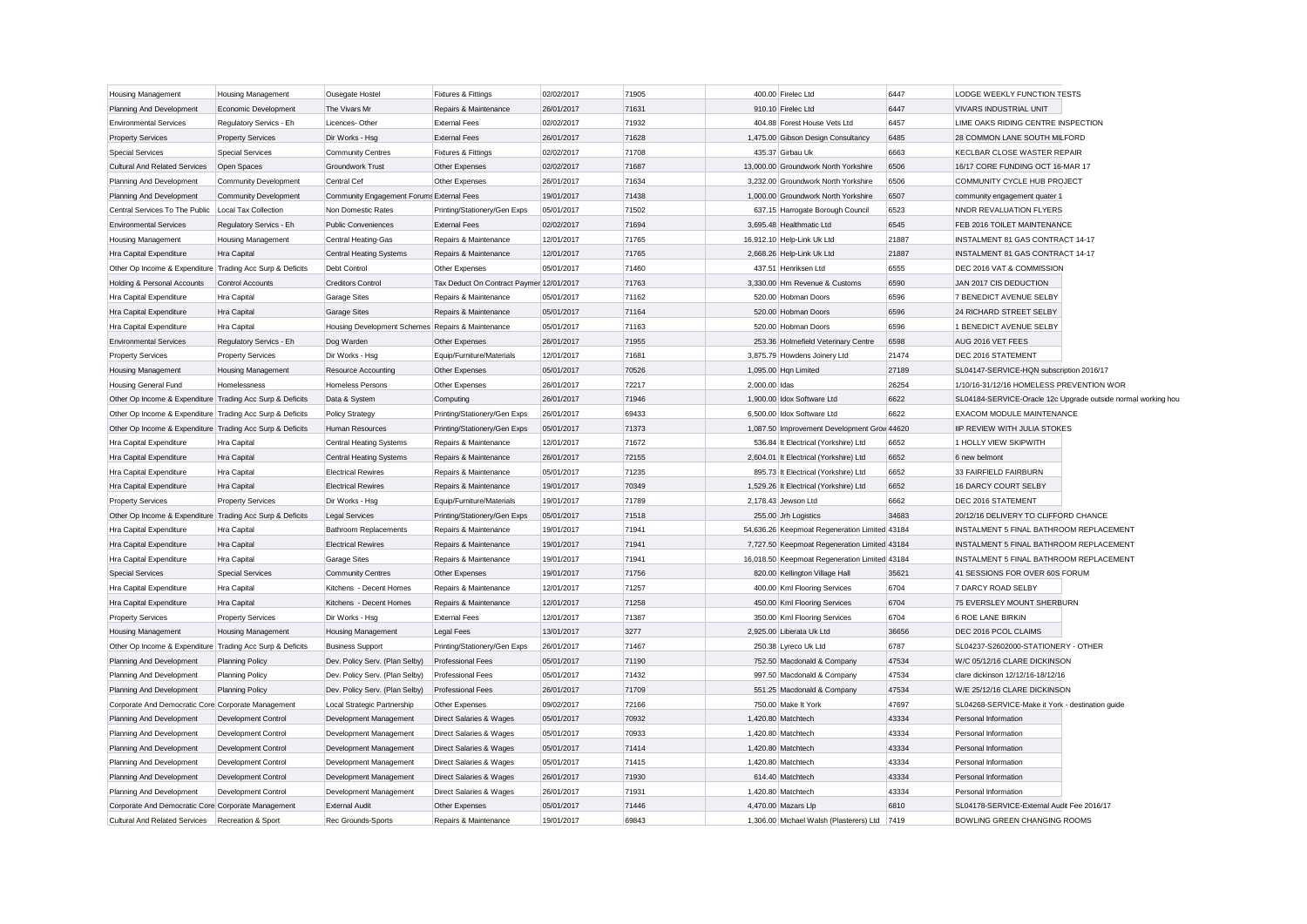| Hra Capital Expenditure                                   | Hra Capital                                                | Damp Works                                           | Repairs & Maintenance        | 12/01/2017 | 71406 | 1,500.00 Michael Walsh (Plasterers) Ltd          | 7419  | 18 ABBOTS ROAD SELBY                                         |                                                               |
|-----------------------------------------------------------|------------------------------------------------------------|------------------------------------------------------|------------------------------|------------|-------|--------------------------------------------------|-------|--------------------------------------------------------------|---------------------------------------------------------------|
| Hra Capital Expenditure                                   | Hra Capital                                                | Damp Works                                           | Repairs & Maintenance        | 09/02/2017 | 72175 | 923.10 Michael Walsh (Plasterers) Ltd            | 7419  | 27 relby road                                                |                                                               |
| Hra Capital Expenditure                                   | Hra Capital                                                | Damp Works                                           | Repairs & Maintenance        | 09/02/2017 | 72178 | 979.00 Michael Walsh (Plasterers) Ltd            | 7419  | 2 marsh house                                                |                                                               |
| <b>Property Services</b>                                  | <b>Property Services</b>                                   | Dir Works - Hsg                                      | <b>External Fees</b>         | 09/02/2017 | 72174 | 351.00 Michael Walsh (Plasterers) Ltd            | 7419  | michael walsh                                                |                                                               |
| <b>Property Services</b>                                  | <b>Property Services</b>                                   | Dir Works - Hsg                                      | <b>External Fees</b>         | 09/02/2017 | 72176 | 862.50 Michael Walsh (Plasterers) Ltd            | 7419  | 72 manor garth                                               |                                                               |
| <b>Property Services</b>                                  | <b>Property Services</b>                                   | Dir Works - Hsg                                      | <b>External Fees</b>         | 09/02/2017 | 72177 | 350.50 Michael Walsh (Plasterers) Ltd            | 7419  | 4 holly garth beal                                           |                                                               |
| <b>Environmental Services</b>                             | Regulatory Servics - Eh                                    | Pest Control                                         | <b>External Fees</b>         | 02/02/2017 | 71783 | 1.318.58 M J Backhouse                           | 6097  | JAN 2017 RAT JOBS IN DOMESTIC PROPERTIES                     |                                                               |
| <b>Property Services</b>                                  | <b>Property Services</b>                                   | Dir Works - Hsg                                      | Equip/Furniture/Materials    | 19/01/2017 | 71719 | 2,186.25 Mkm Building Supplies Ltd               | 21210 | DEC 2016 STATEMENT                                           |                                                               |
| <b>Cultural And Related Services</b>                      | Open Spaces                                                | Community Parks & Open Space Repairs & Maintenance   |                              | 12/01/2017 | 71682 | 568.58 Monk Fryston Parish Council               | 6829  | SUPPLY & FITTING OF BENCH ON MILL LANE                       |                                                               |
| Planning And Development                                  | <b>Planning Policy</b>                                     | Dev. Policy Serv. (Plan Selby)                       | Professional Fees            | 12/01/2017 | 71670 | 1,000.00 Mr Alan Evans                           | 26410 | SL04259-SERVICE-Legal advice - land allocations in Tadcaster |                                                               |
| <b>Special Services</b>                                   | <b>Special Services</b>                                    | <b>Community Centres</b>                             | Other Expenses               | 26/01/2017 | 71511 | 680.00 Mr C Whiteley                             | 34407 | DEC 2016 TAXI SERVICE MANOR GARTH-VILL H                     |                                                               |
| Planning And Development                                  | Development Control                                        | Development Management                               | Misc Income                  | 12/01/2017 | 71685 | 385.00 Mr Martin Flack                           | 47696 | 2016/0713/COU PLANNING REFUND                                |                                                               |
| Hra Capital Expenditure                                   | Hra Capital                                                | Damp Works                                           | Repairs & Maintenance        | 19/01/2017 | 71943 | 290.06 Personal Information                      | 47726 | Personal Information                                         |                                                               |
| Corporate And Democratic Core Corporate Management        |                                                            | Customer & Community Project Direct Salaries & Wages |                              | 26/01/2017 | 72242 | 1.755.00 Mrs K Frost                             | 45524 | JAN 2017 CONSULTANCY FEES                                    |                                                               |
| Corporate And Democratic Core Corporate Management        |                                                            | Customer & Community Project Professional Fees       |                              | 05/01/2017 | 71464 | 1.350.00 Mrs K Frost                             | 45524 | DEC 2016 CONSULTANCY FEES                                    |                                                               |
| <b>Environmental Services</b>                             | Regulatory Servics - Eh                                    | <b>Great Heck Site Clearance</b>                     | Legal Fees                   | 19/01/2017 | 71970 | 350.00 Mr Vincent Blake-Barnard                  | 46154 | SDC V STEART & JANICE WAGSTAFF                               |                                                               |
| <b>Housing General Fund</b>                               | Homelessness                                               | <b>Homeless Persons</b>                              | <b>Legal Fees</b>            | 19/01/2017 | 71969 | 300.00 Mr Vincent Blake-Barnard                  | 46154 | SDC V MARK CURTIS & SHAUNA CURTIS                            |                                                               |
| Other Op Income & Expenditure Trading Acc Surp & Deficits |                                                            | Legal Services                                       | <b>Legal Fees</b>            | 19/01/2017 | 71971 | 750.00 Mr Vincent Blake-Barnard                  | 46154 | SDCV WILSON HARDCATLE CLOUGH ETC                             |                                                               |
| Planning And Development                                  | <b>Planning Policy</b>                                     | Dev. Policy Serv. (Plan Selby)                       | <b>Professional Fees</b>     | 12/01/2017 | 71623 | 2,170.00 North & East Yorkshire Ecologic: 42412  |       | SL04258-SERVICE-SINC Surveys                                 |                                                               |
| Hra Capital Expenditure                                   | Hra Capital                                                | <b>Central Heating Systems</b>                       | Repairs & Maintenance        | 19/01/2017 | 72084 | 532.00 Northern Gas Networks Ltd                 | 34757 | NEW GAS SUPPLE FOR 11 WILLIAM JACQUES DR                     |                                                               |
| Other Op Income & Expenditure Trading Acc Surp & Deficits |                                                            | Data & System                                        |                              | 12/01/2017 | 71392 | 1,835.68 Northgate Information Solutions 6890    |       | 1/2/17-31/1/18 M3 PUBLIC PROTECTION USE                      |                                                               |
|                                                           |                                                            |                                                      | Computing                    | 26/01/2017 | 72205 |                                                  |       |                                                              |                                                               |
| Central Services To The Public                            | Local Land Charges                                         | <b>Land Charges</b>                                  | Printing/Stationery/Gen Exps |            |       | 950.00 Northgate Public Services (Uk) L 47740    |       |                                                              | SL04287-SERVICE-Quote: MK/92067 for changes required in PARIS |
| Planning And Development                                  | <b>Building Control</b>                                    | Bldg Control Fee Gen Service                         | <b>External Fees</b>         | 12/01/2017 | 71632 | 14,999.75 North Yorkshire Building Control 46798 |       | 01/01/17-31/03/17 MANAGEMENT FEE                             |                                                               |
| Central Services To The Public   Local Land Charges       |                                                            | <b>Land Charges</b>                                  | <b>External Fees</b>         | 19/01/2017 | 71976 | 2,285.80 North Yorkshire County Council 6902     |       | OCT 2016 LAND CHARGE SEARCHES                                |                                                               |
| Central Services To The Public   Local Land Charges       |                                                            | <b>Land Charges</b>                                  | <b>External Fees</b>         | 19/01/2017 | 71977 | 2,604.70 North Yorkshire County Council          | 6902  | NOV 2016 LAND CHARGE SEARCHES                                |                                                               |
| Central Services To The Public   Local Land Charges       |                                                            | <b>Land Charges</b>                                  | <b>External Fees</b>         | 26/01/2017 | 72213 | 1,909.80 North Yorkshire County Council 6902     |       | DEC 2016 LAND CHARGE SEARCHES                                |                                                               |
| <b>Environmental Services</b>                             | Recycling                                                  | Recycling                                            | <b>External Fees</b>         | 05/01/2017 | 71370 | 3,750.00 North Yorkshire County Council 6902     |       | SL04222-SERVICE-Y&NYWP Contribution 2016/17                  |                                                               |
| <b>Gf Capital Expenditure</b>                             | General Fund Capital                                       | Ict - Capital Projects                               | Computing                    | 12/01/2017 | 68141 | 9,400.00 North Yorkshire County Council 6902     |       | <b>CRM ENHANCEMENTS</b>                                      |                                                               |
| Holding & Personal Accounts                               | Miscellaneous Holding Accounts C. Tax Payers Coll Fund Acc |                                                      | Nycc Precept                 | 10/01/2017 | 71723 | 3,135,656.00 North Yorkshire County Council      | 32208 | 12/01/17 PRECEPT INSTALMENT                                  |                                                               |
| Holding & Personal Accounts                               | Miscellaneous Holding Accounts Nndr Payers Coll Fund (Old) |                                                      | Nndr Pool Contribution       | 17/01/2017 | 72028 | 181,401.00 North Yorkshire County Council 32208  |       | 19/01/17 RETAINED BUSINESS RATES                             |                                                               |
| Other Op Income & Expenditure Trading Acc Surp & Deficits |                                                            | <b>Central Telephones</b>                            | Communications               | 12/01/2017 | 71711 | 11,911.44 North Yorkshire County Council         | 6902  | 1/4/16-31/3/17 TELEPHONE MANAGED SERVICE                     |                                                               |
| Other Op Income & Expenditure Trading Acc Surp & Deficits |                                                            | Human Resources                                      | <b>External Fees</b>         | 12/01/2017 | 71175 | 10,080.00 North Yorkshire County Council 6902    |       | H&S SERVICE/EXTERNAL CUSTOMERS                               |                                                               |
| Other Op Income & Expenditure Trading Acc Surp & Deficits |                                                            | Human Resources                                      | <b>External Fees</b>         | 12/01/2017 | 71715 | 636.00 North Yorkshire County Council            | 6902  | <b>DBS CHECKS</b>                                            |                                                               |
| Other Op Income & Expenditure Trading Acc Surp & Deficits |                                                            | Human Resources                                      | <b>External Fees</b>         | 19/01/2017 | 71904 | 3,172.00 North Yorkshire County Council          | 6902  | 2016/17 HR ADVISORY SERVICE/ARREARS                          |                                                               |
| Other Op Income & Expenditure Trading Acc Surp & Deficits |                                                            | Human Resources                                      | <b>External Fees</b>         | 26/01/2017 | 72235 | 10,080.00 North Yorkshire County Council         | 6902  | H&S SERVICE EXTERNAL CUSTOMERS                               |                                                               |
| Other Op Income & Expenditure Trading Acc Surp & Deficits |                                                            | Sherburn Comm.Office                                 | Rents                        | 26/01/2017 | 71978 | 550.00 North Yorkshire County Council            | 6902  | 1/10/16-31/12/16 HIRE OF SHERBURN MTG RO                     |                                                               |
| Planning And Development                                  | Development Control                                        | Development Management                               | <b>Professional Fees</b>     | 26/01/2017 | 71786 | 1,448.00 North Yorkshire County Council          | 6902  | ARCHAELOGICAL SERVICE PLANNING ADVICE                        |                                                               |
| Holding & Personal Accounts                               | Miscellaneous Holding Accounts C. Tax Payers Coll Fund Acc |                                                      | Nyfra Precept                | 10/01/2017 | 71722 | 180,590.00 North Yorkshire Fire & Rescue         | 32207 | 12/01/17 PRECEPT INSTALEMT                                   |                                                               |
| Holding & Personal Accounts                               | Miscellaneous Holding Accounts Nndr Payers Coll Fund (Old) |                                                      | Nndr Pool Contribution       | 17/01/2017 | 72029 | 20.156.00 North Yorkshire Fire & Rescue          | 32207 | 19/01/17 RETAINED BUSINESS RATES                             |                                                               |
| Holding & Personal Accounts                               | Miscellaneous Holding Accounts C. Tax Payers Coll Fund Acc |                                                      | Nypa Precept                 | 10/01/2017 | 71721 | 594,860.00 North Yorkshire Pcc                   | 32209 | 12/01/17 PRECEPT INSTALMENT                                  |                                                               |
| Highways, Roads And Transport Parking Services            |                                                            | Car Parks Pay & Dis.                                 | <b>Energy Costs</b>          | 19/01/2017 | 71907 | 1,017.59 Npower Ltd                              | 6917  | 1/10/16-31/12/16 BRITANNIA CAR PARK                          |                                                               |
| Highways, Roads And Transport Parking Services            |                                                            | Car Parks Pay & Dis.                                 | <b>Energy Costs</b>          | 19/01/2017 | 71909 | 738.80 Npower Ltd                                | 6917  | 1/10/16-31/12/16 MARKET CROSS LIGHTING                       |                                                               |
| Highways, Roads And Transport Parking Services            |                                                            | Car Parks Pay & Dis.                                 | <b>Energy Costs</b>          | 26/01/2017 | 71990 | 287.74 Npower Ltd                                | 6917  | 1/10/16-31/12/16 MICKLEGATE CAR PARK                         |                                                               |
| <b>Housing Management</b>                                 | <b>Housing Management</b>                                  | <b>Edgerton Lodge</b>                                | <b>Energy Costs</b>          | 26/01/2017 | 71993 | 443.55 Npower Ltd                                | 6917  | 1/10/16-31/12/16 EDGERTON LODGE TADCASTE                     |                                                               |
| <b>Housing Management</b>                                 | Housing Management                                         | Ousegate Hostel                                      | <b>Energy Costs</b>          | 26/01/2017 | 71998 | 457.70 Npower Ltd                                | 6917  | 1/10/16-31/12/16 OUSEGATE LODGE                              |                                                               |
| Other Op Income & Expenditure Trading Acc Surp & Deficits |                                                            | Access Selby - Contact Centre                        | <b>Energy Costs</b>          | 26/01/2017 | 72004 | 1,004.83 Npower Ltd                              | 6917  | 1/12/16-31/12/16 8-10 MARKET CROSS                           |                                                               |
| <b>Special Services</b>                                   | <b>Special Services</b>                                    | <b>Community Centres</b>                             | <b>Energy Costs</b>          | 26/01/2017 | 71981 | 1,242.84 Npower Ltd                              | 6917  | 1/12/16-31/12/16 ST WILFRIDS COURT                           |                                                               |
| <b>Special Services</b>                                   | <b>Special Services</b>                                    | <b>Community Centres</b>                             | <b>Energy Costs</b>          | 26/01/2017 | 71982 | 628.22 Npower Ltd                                | 6917  | 1/10/16-31/12/16 ROSEMARY HOUSE                              |                                                               |
| <b>Special Services</b>                                   | <b>Special Services</b>                                    | <b>Community Centres</b>                             | <b>Energy Costs</b>          | 26/01/2017 | 71989 | 318.21 Npower Ltd                                | 6917  | 1/10/16-31/12/16 WESTFIELD COURT                             |                                                               |
| Planning And Development                                  | <b>Planning Policy</b>                                     | Dev. Policy Serv. (Plan Selby)                       | <b>Professional Fees</b>     | 26/01/2017 | 71160 | 7,990.40 Ove Arup & Partner Ltd                  | 30264 | SELBY STATUS THE VILLAGES                                    |                                                               |
| <b>Property Services</b>                                  | <b>Property Services</b>                                   | Dir Works - Hsg                                      | <b>External Fees</b>         | 05/01/2017 | 71255 | 468.50 Prism Medical Uk                          | 41970 | 54 WEST ACRES WF11 9DU                                       |                                                               |
|                                                           |                                                            |                                                      |                              |            |       |                                                  |       |                                                              |                                                               |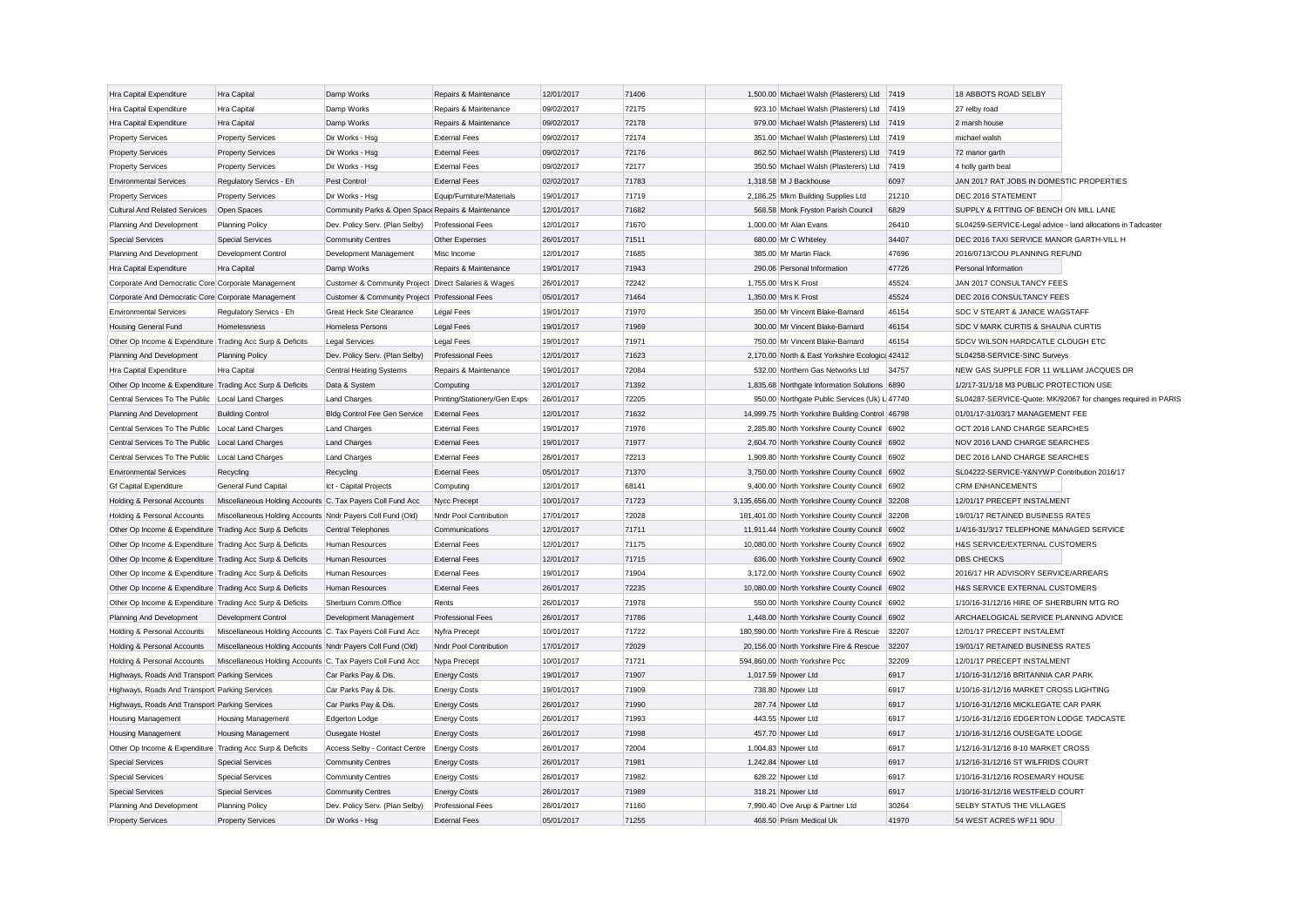| Other Op Income & Expenditure Trading Acc Surp & Deficits |                                                           | lct                            | <b>Professional Fees</b>  | 26/01/2017 | 71491 | 916.75 Razorblue Ltd                           | 27684 | FEB 2017 IT INFRASTRUCTURE                                    |  |
|-----------------------------------------------------------|-----------------------------------------------------------|--------------------------------|---------------------------|------------|-------|------------------------------------------------|-------|---------------------------------------------------------------|--|
| Other Op Income & Expenditure Trading Acc Surp & Deficits |                                                           | Human Resources                | Subscriptions             | 12/01/2017 | 71684 | 2,011.00 Reed Business Information             | 7047  | 7/1/17-6/1/18 XPERTHR                                         |  |
| Other Op Income & Expenditure Trading Acc Surp & Deficits |                                                           | <b>Environmental Health</b>    | Subscriptions             | 12/01/2017 | 71766 | 2.500.00 Rh Environmental Limited              | 33398 | ANNUAL LICENCE RIAMS                                          |  |
| Other Op Income & Expenditure Trading Acc Surp & Deficits |                                                           | Marketing & Comms              | Other Expenses            | 26/01/2017 | 72082 | 270.00 Richard Jemison Photographer L 44550    |       | PROFESSIONAL SERVICES PHOTOGRAPHS                             |  |
| Hra Capital Expenditure                                   | Hra Capital                                               | <b>Central Heating Systems</b> | Repairs & Maintenance     | 12/01/2017 | 71427 | 3,849.53 R N E Electrical Contractors          | 7081  | <b>VOIDS ELECTRICAL WORKS</b>                                 |  |
| Hra Capital Expenditure                                   | Hra Capital                                               | Central Heating Systems        | Repairs & Maintenance     | 12/01/2017 | 71428 | 4,288.53 R N E Electrical Contractors          | 7081  | DAY TO DAY ELECTRICAL WORKS                                   |  |
| Hra Capital Expenditure                                   | Hra Capital                                               | <b>Electrical Rewires</b>      | Repairs & Maintenance     | 12/01/2017 | 71427 | 1,228.35 R N E Electrical Contractors          | 7081  | VOIDS ELECTRICAL WORKS                                        |  |
| <b>Property Services</b>                                  | <b>Property Services</b>                                  | Dir Works - Hsg                | <b>External Fees</b>      | 12/01/2017 | 71428 | 561.19 R N E Electrical Contractors            | 7081  | DAY TO DAY ELECTRICAL WORKS                                   |  |
| Central Services To The Public   Local Tax Collection     |                                                           | Council Tax Collection         | Communications            | 12/01/2017 | 71260 | 260.00 Royal Mail Group Plc                    | 7100  | BENEFITS RESPONSE SERVICE                                     |  |
| Other Op Income & Expenditure Trading Acc Surp & Deficits |                                                           | Postage Account                | Communications            | 09/02/2017 | 72080 | 912.28 Royal Mail Group Plc                    | 7100  | <b>1ST CLASS POST SERVICE</b>                                 |  |
| Other Op Income & Expenditure Trading Acc Surp & Deficits |                                                           | Community Officer Team         | <b>External Fees</b>      | 26/01/2017 | 71678 | 561.60 Ryedale District Council                | 7105  | 1/1/17-31/3/17 LONE WORKERS                                   |  |
| Central Services To The Public Local Tax Collection       |                                                           | <b>Council Tax Collection</b>  | <b>External Fees</b>      | 06/01/2017 | 3270  | 953.26 Santander                               | 6052  | DEC 2016 COUNCIL TAX PAYMENTS                                 |  |
| <b>Housing Management</b>                                 | <b>Housing Management</b>                                 | Rent Project                   | <b>External Fees</b>      | 06/01/2017 | 3269  | 605.97 Santander                               | 6052  | DEC 2016 HOUSE & GARAGE RENTS                                 |  |
| Planning And Development                                  | Development Control                                       | Development Management         | <b>Professional Fees</b>  | 12/01/2017 | 71679 | 459.00 Scarborough Borough Council             | 7122  | ROSEMARY GARTH VILLA FARM WAY                                 |  |
| Highways, Roads And Transport Parking Services            |                                                           | Car Parks Enforcement          | <b>External Fees</b>      | 12/01/2017 | 71717 | 528.90 Security Plus Limited                   | 36209 | DEC 2016 CASH COLLECTION SERVICE                              |  |
| Highways, Roads And Transport Parking Services            |                                                           | Car Parks Enforcement          | <b>External Fees</b>      | 26/01/2017 | 71935 | 255.91 Security Plus Limited                   | 36209 | DEC 2016 CASH PROCESSING                                      |  |
| Central Services To The Public Elections                  |                                                           | <b>Elections Services</b>      | Rents                     | 26/01/2017 | 72156 | 390.62 Selby District Council                  | 7151  | ground rent and maintenance prospect cen                      |  |
| <b>Housing Management</b>                                 | <b>Housing Management</b>                                 | Hsg.Gen.Management             | Other Expenses            | 26/01/2017 | 72223 | 450.92 Selby District Council                  | 7151  | FEB 2017 VOIDS COUNCIL TAX BILLS                              |  |
| Planning And Development                                  | Economic Development                                      | The Vivars Mr                  | Nndr                      | 19/01/2017 | 71695 | 351.85 Selby District Council                  | 7151  | UNI T7/8 VIVARS INDUSTRIAL CENTRE                             |  |
| <b>Property Services</b>                                  | <b>Property Services</b>                                  | Dir Works - Hsg                | Other Expenses            | 26/01/2017 | 72223 | 2,341.15 Selby District Council                | 7151  | FEB 2017 VOIDS COUNCIL TAX BILLS                              |  |
| <b>Property Services</b>                                  | <b>Property Services</b>                                  | Dir Works - Hsg                | Equip/Furniture/Materials | 12/01/2017 | 71418 | 2,167.25 Selby Glass                           | 7172  | NOV 2016 STATEMENT                                            |  |
| <b>Property Services</b>                                  | <b>Property Services</b>                                  | Dir Works - Hsg                | Equip/Furniture/Materials | 12/01/2017 | 71680 | 855.31 Selby Glass                             | 7172  | DEC 2016 STATEMENT                                            |  |
| Other Op Income & Expenditure Trading Acc Surp & Deficits |                                                           | Human Resources                | <b>Professional Fees</b>  | 05/01/2017 | 71181 | 980.00 Selby Healthcare Ltd                    | 31239 | NOV 2016 OH SUPPORT                                           |  |
| Other Op Income & Expenditure Trading Acc Surp & Deficits |                                                           | Human Resources                | <b>Professional Fees</b>  | 12/01/2017 | 71626 | 280.00 Selby Healthcare Ltd                    | 31239 | DEC 2016 OH SUPPORT                                           |  |
| <b>Environmental Services</b>                             | <b>Street Cleansing</b>                                   | <b>Street Cleansing</b>        | <b>External Fees</b>      | 26/01/2017 | 71903 | 675.00 S & G Taperell                          | 7303  | DEC 2016 SKIP TRANSPORT STATEMENT                             |  |
| Holding & Personal Accounts                               | Miscellaneous Holding Accounts Sect 106 Ros - Dev Contrib |                                | Suspense                  | 26/01/2017 | 72143 | 13,906.00 Sherburn In Elmet Parish Counci 7199 |       | 3g pitch project at sherburn high school                      |  |
| Hra Capital Expenditure                                   | Hra Capital                                               | Damp Works                     | Repairs & Maintenance     | 05/01/2017 | 71422 | 2,049.00 Sherwood Property Building Ser 35336  |       | 9 VIKING DRIVE RICCALL                                        |  |
| <b>Property Services</b>                                  | <b>Property Services</b>                                  | Dir Works - Hsg                | <b>External Fees</b>      | 05/01/2017 | 71423 | 2,170.00 Sherwood Property Building Sen 35336  |       | 15 HEMPBRIDGE CLOSE SELBY                                     |  |
| <b>Property Services</b>                                  | <b>Property Services</b>                                  | Dir Works - Hsg                | <b>External Fees</b>      | 05/01/2017 | 71424 | 2,270.00 Sherwood Property Building Sen 35336  |       | 17 ST MARYS CLOSE                                             |  |
| <b>Property Services</b>                                  | <b>Property Services</b>                                  | Dir Works - Hsg                | <b>External Fees</b>      | 05/01/2017 | 71425 | 2,300.00 Sherwood Property Building Sen 35336  |       | 21 MOOR LANE SHERBURN IN ELMET                                |  |
| <b>Property Services</b>                                  | <b>Property Services</b>                                  | Dir Works - Hsg                | <b>External Fees</b>      | 02/02/2017 | 71775 | 2,395.00 Sherwood Property Building Sen 35336  |       | 2 CROCKET CLOSE                                               |  |
| <b>Property Services</b>                                  | <b>Property Services</b>                                  | Dir Works - Hsg                | <b>External Fees</b>      | 02/02/2017 | 71776 | 2,750.00 Sherwood Property Building Sen 35336  |       | 37 DIXON GARDENS                                              |  |
| <b>Property Services</b>                                  | <b>Property Services</b>                                  | Dir Works - Hsg                | <b>External Fees</b>      |            | 72211 | 2,300.00 Sherwood Property Building Sen 35336  |       | 27 DIXON GARDENS SELBY                                        |  |
| <b>Housing Management</b>                                 | <b>Housing Management</b>                                 | Estate Man. Costs              | Other Expenses            | 12/01/2017 | 71213 | 595.00 Simon Calvert Contractors Ltd           | 44422 | SL04171-SERVICE-Supply and fit 6mtrs of 1.8mtr high feather e |  |
| Housing Management                                        | <b>Housing Management</b>                                 | Estate Man. Costs              | Other Expenses            | 02/02/2017 | 71749 | 480.00 Simon Calvert Contractors Ltd           | 44422 | 2 HAROLD HICK COURT TADCASTER                                 |  |
| Housing Management                                        | Housing Management                                        | Fencing - Planned              | Repairs & Maintenance     | 05/01/2017 | 69355 | 450.00 Simon Calvert Contractors Ltd           | 44422 | 9 ORCHARD LANE                                                |  |
| <b>Housing Management</b>                                 | <b>Housing Management</b>                                 | Fencing - Planned              | Repairs & Maintenance     | 05/01/2017 | 69357 | 330.00 Simon Calvert Contractors Ltd           | 44422 | 16 CASTLE CLOSE                                               |  |
| <b>Housing Management</b>                                 | <b>Housing Management</b>                                 | Fencing - Planned              | Repairs & Maintenance     | 05/01/2017 | 69359 | 600.00 Simon Calvert Contractors Ltd           | 44422 | 90 DARCY ROAD SELBY                                           |  |
| Housing Management                                        | <b>Housing Management</b>                                 | Fencing - Planned              | Repairs & Maintenance     | 05/01/2017 | 69360 | 300.00 Simon Calvert Contractors Ltd           | 44422 | 33 DENISON ROAD SELBY                                         |  |
| <b>Housing Management</b>                                 | <b>Housing Management</b>                                 | Fencing - Planned              | Repairs & Maintenance     | 05/01/2017 | 69363 | 375.00 Simon Calvert Contractors Ltd           | 44422 | 17 MILL LANE                                                  |  |
| Housing Management                                        | <b>Housing Management</b>                                 | Fencing - Planned              | Repairs & Maintenance     | 05/01/2017 | 69364 | 437.50 Simon Calvert Contractors Ltd           | 44422 | 6 RIVER VIEW                                                  |  |
| Housing Management                                        | <b>Housing Management</b>                                 | Fencing - Planned              | Repairs & Maintenance     | 05/01/2017 | 69366 | 520.00 Simon Calvert Contractors Ltd           | 44422 | 15 ST WILFRIDS CLOSE BRAYTON                                  |  |
| Housing Management                                        | <b>Housing Management</b>                                 | Fencing - Planned              | Repairs & Maintenance     | 05/01/2017 | 69367 | 345.00 Simon Calvert Contractors Ltd           | 44422 | 9 RIVER VIEW                                                  |  |
| <b>Housing Management</b>                                 | <b>Housing Management</b>                                 | Fencing - Planned              | Repairs & Maintenance     | 05/01/2017 | 69369 | 490.00 Simon Calvert Contractors Ltd           | 44422 | 35 DENISON ROAD SELBY                                         |  |
| <b>Housing Management</b>                                 | <b>Housing Management</b>                                 | Fencing - Planned              | Repairs & Maintenance     | 05/01/2017 | 69370 | 670.00 Simon Calvert Contractors Ltd           | 44422 | 45 FAIRFAX AVENUE SELBY                                       |  |
| <b>Housing Management</b>                                 | <b>Housing Management</b>                                 | Fencing - Planned              | Repairs & Maintenance     | 05/01/2017 | 69371 | 370.00 Simon Calvert Contractors Ltd           | 44422 | 20 GREENFIELD DRIVE                                           |  |
| <b>Housing Management</b>                                 | <b>Housing Management</b>                                 | Fencing - Planned              | Repairs & Maintenance     | 05/01/2017 | 69372 | 555.00 Simon Calvert Contractors Ltd           | 44422 | 52 JOHNSON STREET SELBY                                       |  |
| <b>Housing Management</b>                                 | <b>Housing Management</b>                                 | Fencing - Planned              | Repairs & Maintenance     | 05/01/2017 | 69373 | 500.00 Simon Calvert Contractors Ltd           | 44422 | 3 BEECH GROVE                                                 |  |
| <b>Housing Management</b>                                 | <b>Housing Management</b>                                 | Fencing - Planned              | Repairs & Maintenance     | 12/01/2017 | 71217 | 1,025.00 Simon Calvert Contractors Ltd         | 44422 | 16 HIGHFIELD VIEW                                             |  |
| <b>Housing Management</b>                                 | <b>Housing Management</b>                                 | Fencing - Planned              | Repairs & Maintenance     | 12/01/2017 | 71218 | 1.648.00 Simon Calvert Contractors Ltd         | 44422 | 23 POWELL STREET                                              |  |
| Housing Management                                        | Housing Management                                        | Fencing - Planned              | Repairs & Maintenance     | 12/01/2017 | 71219 | 315.00 Simon Calvert Contractors Ltd           | 44422 | 8 ABBOTS ROAD SELBY                                           |  |
|                                                           |                                                           |                                |                           |            |       |                                                |       |                                                               |  |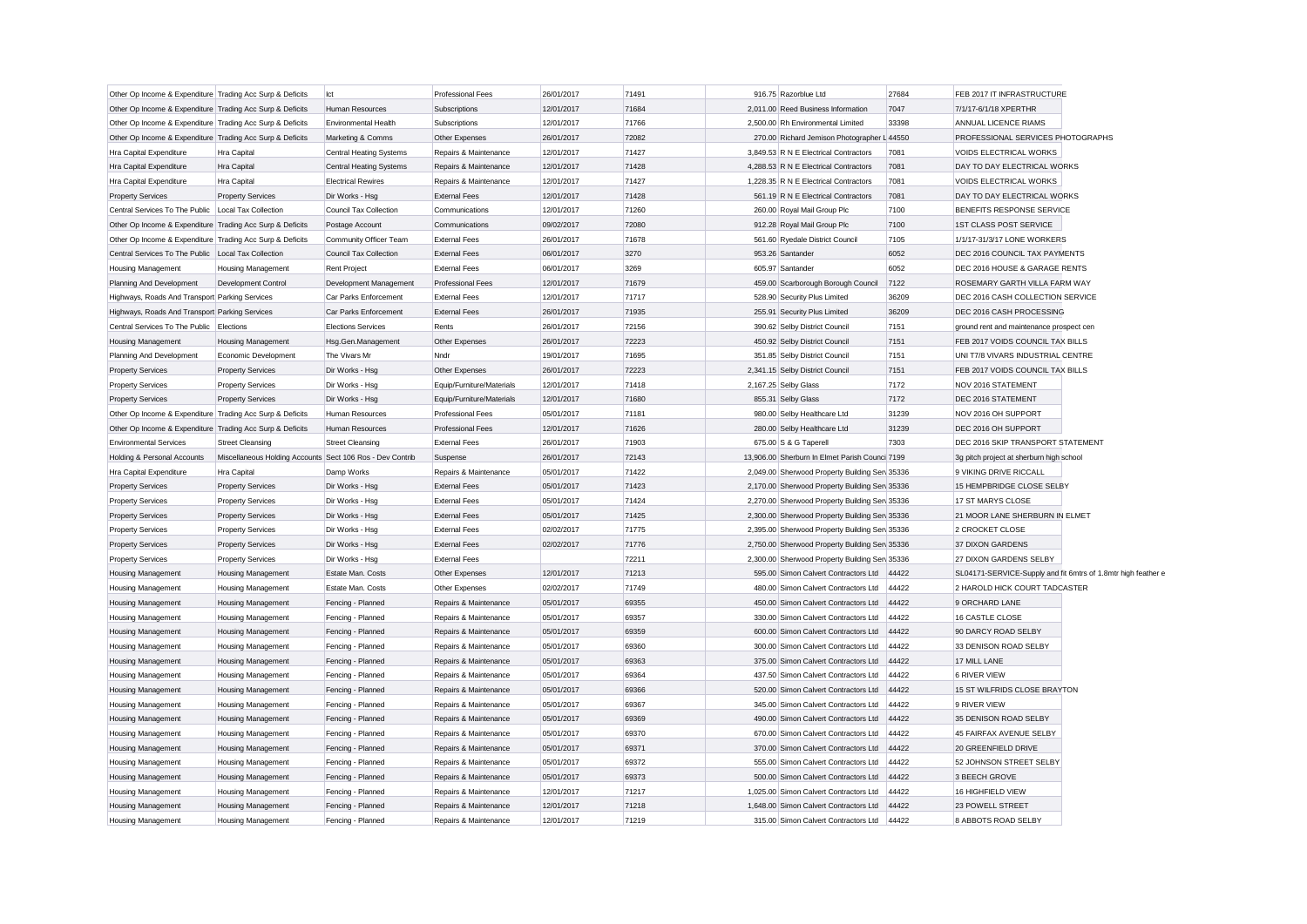| <b>Housing Management</b>                                 | <b>Housing Management</b>                                 | Fencing - Planned              | Repairs & Maintenance                     | 12/01/2017 | 71221 | 458.00 Simon Calvert Contractors Ltd           | 44422 | 2 PROSPECT CLOSE                                              |  |
|-----------------------------------------------------------|-----------------------------------------------------------|--------------------------------|-------------------------------------------|------------|-------|------------------------------------------------|-------|---------------------------------------------------------------|--|
| Housing Management                                        | <b>Housing Management</b>                                 | Fencing - Planned              | Repairs & Maintenance                     | 12/01/2017 | 71227 | 540.00 Simon Calvert Contractors Ltd           | 44422 | 2 BENEDICT AVENUE                                             |  |
| <b>Housing Management</b>                                 | <b>Housing Management</b>                                 | Fencing - Planned              | Repairs & Maintenance                     | 12/01/2017 | 71228 | 400.00 Simon Calvert Contractors Ltd           | 44422 | 109 CHARLES STREET                                            |  |
| <b>Housing Management</b>                                 | <b>Housing Management</b>                                 | Fencing - Planned              | Repairs & Maintenance                     | 12/01/2017 | 71229 | 600.00 Simon Calvert Contractors Ltd           | 44422 | 8 PRIMROSE GROVE                                              |  |
| Housing Management                                        | <b>Housing Management</b>                                 | Fencing - Planned              | Repairs & Maintenance                     | 12/01/2017 | 71231 | 532.00 Simon Calvert Contractors Ltd           | 44422 | 18 DEEPING WAY                                                |  |
| <b>Housing Management</b>                                 | <b>Housing Management</b>                                 | Fencing - Planned              | Repairs & Maintenance                     | 12/01/2017 | 71417 | 450.00 Simon Calvert Contractors Ltd           | 44422 | 10 MIRKHILL ROAD SELBY                                        |  |
| <b>Housing Management</b>                                 | <b>Housing Management</b>                                 | Fencing - Planned              | Repairs & Maintenance                     | 26/01/2017 | 71638 | 350.00 Simon Calvert Contractors Ltd           | 44422 | 98 DARCY ROAD SELBY                                           |  |
| Housing Management                                        | <b>Housing Management</b>                                 | Fencing - Planned              | Repairs & Maintenance                     | 26/01/2017 | 71643 | 375.00 Simon Calvert Contractors Ltd           | 44422 | <b>46 CHARLES STREET</b>                                      |  |
| <b>Housing Management</b>                                 | <b>Housing Management</b>                                 | Fencing - Planned              | Repairs & Maintenance                     | 26/01/2017 | 71644 | 375.00 Simon Calvert Contractors Ltd           | 44422 | 3 BRIGHT WALK                                                 |  |
| <b>Housing Management</b>                                 | <b>Housing Management</b>                                 | Fencing - Planned              | Repairs & Maintenance                     | 26/01/2017 | 71645 | 370.00 Simon Calvert Contractors Ltd           | 44422 | 18A MILL CLOSE                                                |  |
| Housing Management                                        | <b>Housing Management</b>                                 | Fencing - Planned              | Repairs & Maintenance                     | 26/01/2017 | 71649 | 350.00 Simon Calvert Contractors Ltd           | 44422 | 53 PRIMROSE GROVE                                             |  |
| <b>Housing Management</b>                                 | <b>Housing Management</b>                                 | Fencing - Planned              | Repairs & Maintenance                     | 26/01/2017 | 71650 | 295.00 Simon Calvert Contractors Ltd           | 44422 | 99 PETRE AVENUE                                               |  |
| Housing Management                                        | <b>Housing Management</b>                                 | Fencing - Planned              | Repairs & Maintenance                     | 26/01/2017 | 71651 | 300.00 Simon Calvert Contractors Ltd           | 44422 | 17 COCKRET ROAD                                               |  |
| <b>Housing Management</b>                                 | <b>Housing Management</b>                                 | Fencing - Planned              | Repairs & Maintenance                     | 26/01/2017 | 71652 | 498.00 Simon Calvert Contractors Ltd           | 44422 | <b>86 PETRE AVENUE</b>                                        |  |
| <b>Housing Management</b>                                 | <b>Housing Management</b>                                 | Fencing - Planned              | Repairs & Maintenance                     | 26/01/2017 | 71654 | 875.00 Simon Calvert Contractors Ltd           | 44422 | 140 FLAXLEY ROAD                                              |  |
| Housing Management                                        | <b>Housing Management</b>                                 | Fencing - Planned              | Repairs & Maintenance                     | 26/01/2017 | 71655 | 480.00 Simon Calvert Contractors Ltd           | 44422 | 27 HEMPBRIDGE ROAD                                            |  |
| <b>Housing Management</b>                                 | <b>Housing Management</b>                                 | Fencing - Planned              | Repairs & Maintenance                     | 26/01/2017 | 71657 | 505.00 Simon Calvert Contractors Ltd           | 44422 | <b>5 PAGNELL AVENUE</b>                                       |  |
| <b>Housing Management</b>                                 | <b>Housing Management</b>                                 | Fencing - Planned              | Repairs & Maintenance                     | 26/01/2017 | 71658 | 750.00 Simon Calvert Contractors Ltd           | 44422 | 1 MAIN ROAD                                                   |  |
| Housing Management                                        | <b>Housing Management</b>                                 | Fencing - Planned              | Repairs & Maintenance                     | 26/01/2017 | 71659 | 260.00 Simon Calvert Contractors Ltd           | 44422 | 13 CARR STREET                                                |  |
| Housing Management                                        | <b>Housing Management</b>                                 | Fencing - Planned              | Repairs & Maintenance                     | 26/01/2017 | 71660 | 725.00 Simon Calvert Contractors Ltd           | 44422 | 2 SELBY ROAD                                                  |  |
| <b>Housing Management</b>                                 | <b>Housing Management</b>                                 | Fencing - Planned              | Repairs & Maintenance                     | 26/01/2017 | 71661 | 1,436.00 Simon Calvert Contractors Ltd         | 44422 | 22 PARKIN AVENUE                                              |  |
| Hra Capital Expenditure                                   | <b>Hra Capital</b>                                        | Fencing Programme              | Repairs & Maintenance                     | 12/01/2017 | 71214 | 525.00 Simon Calvert Contractors Ltd           | 44422 | 100 PETRE AVENUE SELBY                                        |  |
| Hra Capital Expenditure                                   | Hra Capital                                               | <b>Garage Sites</b>            | Repairs & Maintenance                     | 12/01/2017 | 71212 | 340.00 Simon Calvert Contractors Ltd           | 44422 | 41 PARK ROAD                                                  |  |
| Planning And Development                                  | Economic Development                                      | Sherburn Ent C Maint           | Repairs & Maintenance                     | 12/01/2017 | 71230 | 1,674.00 Simon Calvert Contractors Ltd         | 44422 | SHERBURN ENTERPRISE CENTRE                                    |  |
| Holding & Personal Accounts                               | Miscellaneous Holding Accounts Sect 106 Ros - Dev Contrib |                                | Suspense                                  | 05/01/2017 | 71461 | 28.458.00 South Milford Parish Council         | 7241  | SOUTH MILFORD PARK MULTI USE GAMES AREA                       |  |
| Housing General Fund                                      | <b>Supporting People</b>                                  | Warden Lifeline Service        | <b>External Fees</b>                      | 02/02/2017 | 71693 | 33,433.40 South Yorkshire Housing Ass Ltd 7239 |       | DEC 2016 SELBY PFI                                            |  |
| <b>Environmental Services</b>                             | <b>Trade Waste</b>                                        | <b>Clinical Waste</b>          | <b>External Fees</b>                      | 02/02/2017 | 71710 | 398.16 Srcl Ltd                                | 7251  | DEC 2016 HAZ SHARPS COLLECTION                                |  |
| <b>Environmental Services</b>                             | <b>Waste Collection</b>                                   | Refuse Collection General      | <b>External Fees</b>                      | 19/01/2017 | 71945 | 5,000.00 Tadcaster & Rural Community In 40494  |       | SL04277-SERVICE-Contribution to Tadcaster Bridge opening on b |  |
| <b>Environmental Services</b>                             | Recycling                                                 | Recycling                      | <b>External Fees</b>                      | 02/02/2017 | 71922 | 421.95 Team Strides                            | 47601 | SL04227-SERVICE-'Dont Mess' Pin Badges                        |  |
| Housing General Fund                                      | Homelessness                                              | Homeless Persons               | Other Expenses                            | 26/01/2017 | 71782 | 300.00 The Bay Horse Accommodation 43542       |       | 2 ADULTS 1 CHILD 30/12/16-3/1/17 ACCOM                        |  |
| <b>Environmental Services</b>                             | Recycling                                                 | Recycling                      | <b>External Fees</b>                      | 12/01/2017 | 71508 | 2,492.64 The Maltings Organic Treatment 35116  |       | DEC 2016 GREENWASTE                                           |  |
| Other Op Income & Expenditure Trading Acc Surp & Deficits |                                                           | Enforcement                    | Direct Salaries & Wages                   | 26/01/2017 | 72037 | 1,389.60 The Oyster Partnership Ltd            | 43921 | Personal Information                                          |  |
| Other Op Income & Expenditure Trading Acc Surp & Deficits |                                                           | Enforcement                    | Direct Salaries & Wages                   | 02/02/2017 | 72041 | 1,440.00 The Oyster Partnership Ltd            | 43921 | Personal Information                                          |  |
| Other Op Income & Expenditure Trading Acc Surp & Deficits |                                                           | Enforcement                    | Direct Salaries & Wages                   | 02/02/2017 | 72045 | 1,480.00 The Oyster Partnership Ltd            | 43921 | Personal Information                                          |  |
| Other Op Income & Expenditure Trading Acc Surp & Deficits |                                                           | Enforcement                    | Direct Salaries & Wages                   | 02/02/2017 | 72048 | 620.00 The Oyster Partnership Ltd              | 43921 | Personal Information                                          |  |
| Other Op Income & Expenditure Trading Acc Surp & Deficits |                                                           | Enforcement                    | Direct Salaries & Wages                   | 09/02/2017 | 72050 | 986.80 The Oyster Partnership Ltd              | 43921 | Personal Information                                          |  |
| Planning And Development                                  | Development Control                                       | Development Management         | Direct Salaries & Wages                   | 05/01/2017 | 70957 | 1,228.50 The Oyster Partnership Ltd            | 43921 | Personal Information                                          |  |
| Planning And Development                                  | Development Control                                       | Development Management         | Direct Salaries & Wages                   | 05/01/2017 | 71134 | 1,284.36 The Oyster Partnership Ltd            | 43921 | Personal Information                                          |  |
| Planning And Development                                  | Development Control                                       | Development Management         | Direct Salaries & Wages                   | 05/01/2017 | 71137 | 1,631.28 The Oyster Partnership Ltd            | 43921 | Personal Information                                          |  |
| Planning And Development                                  | Development Control                                       | Development Management         | Direct Salaries & Wages                   | 05/01/2017 | 71139 | 1,616.42 The Oyster Partnership Ltd            | 43921 | Personal Information                                          |  |
| Planning And Development                                  | Development Control                                       | Development Management         | <b>Professional Fees</b>                  | 05/01/2017 | 71136 | 1,050.35 The Oyster Partnership Ltd            | 43921 | Personal Information                                          |  |
| Planning And Development                                  | <b>Planning Policy</b>                                    | Dev. Policy Serv. (Plan Selby) | <b>Professional Fees</b>                  | 05/01/2017 | 71140 | 1,299.90 The Oyster Partnership Ltd            | 43921 | Personal Information                                          |  |
| Planning And Development                                  | <b>Planning Policy</b>                                    | Dev. Policy Serv. (Plan Selby) | Professional Fees                         | 05/01/2017 | 71141 | 1,295.35 The Oyster Partnership Ltd            | 43921 | Personal Information                                          |  |
| Planning And Development                                  | Planning Policy                                           | Dev. Policy Serv. (Plan Selby) | Professional Fees                         | 05/01/2017 | 71143 | 1,224.65 The Oyster Partnership Ltd            | 43921 | Personal Information                                          |  |
| Planning And Development                                  | <b>Planning Policy</b>                                    | Dev. Policy Serv. (Plan Selby) | <b>Professional Fees</b>                  | 05/01/2017 | 71144 | 1,324.25 The Oyster Partnership Ltd            | 43921 | Personal Information                                          |  |
| Holding & Personal Accounts                               | Miscellaneous Holding Accounts Sect 106 Ros - Dev Contrib |                                | Suspense                                  | 05/01/2017 | 71462 | 4,000.00 Thorpe Willoughby Parish Counc 7324   |       | WOODLAND WALK PROJECT                                         |  |
| Other Op Income & Expenditure Trading Acc Surp & Deficits |                                                           | Enforcement                    | <b>Staff Recruitment</b>                  | 12/01/2017 | 71369 | 1,365.00 Tmp (Uk) Ltd                          | 5101  | SL04235-SERVICE-Recruitment Advertisement                     |  |
| <b>Property Services</b>                                  | <b>Property Services</b>                                  | Dir Works - Hsg                | Vehicles Repairs & Maintenance 05/01/2017 |            | 68642 | 1,578.63 Turners Garage Ltd                    | 47255 | LO14 YCN VAN REPAIR AFTER THEFT                               |  |
| <b>Property Services</b>                                  | <b>Property Services</b>                                  | Dir Works - Hsg                | Equip/Furniture/Materials                 | 26/01/2017 | 72141 | 871.70 Uk Fuels Ltd                            | 7373  | fuel cards                                                    |  |
| <b>Property Services</b>                                  | <b>Property Services</b>                                  | Dir Works - Hsg                | <b>Running Costs</b>                      | 05/01/2017 | 71443 | 641.45 Uk Fuels Ltd                            | 7373  | DECEMBER2016 FUEL                                             |  |
|                                                           |                                                           |                                |                                           |            |       |                                                |       |                                                               |  |
| <b>Property Services</b>                                  | <b>Property Services</b>                                  | Dir Works - Hsa                | <b>Running Costs</b>                      | 05/01/2017 | 71517 | 316.19 Uk Fuels Ltd                            | 7373  | <b>FUEL SERVICES</b>                                          |  |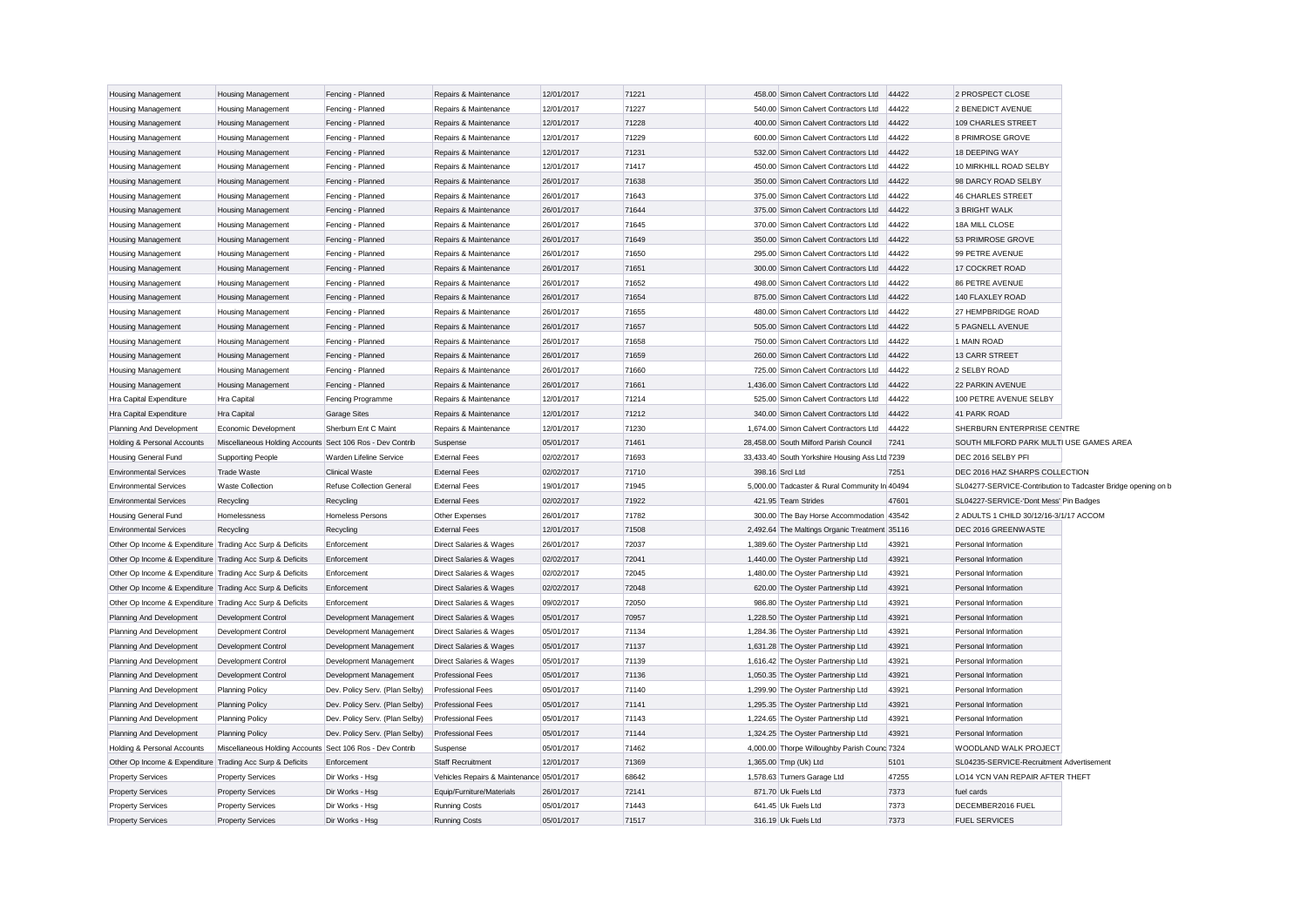| <b>Property Services</b>                                  | <b>Property Services</b>  | Dir Works - Hsg                   | <b>Running Costs</b>                                | 12/01/2017 | 71767 | 293.73 Uk Fuels Ltd                           | 7373  | <b>FUEL SERVICE</b>                      |  |
|-----------------------------------------------------------|---------------------------|-----------------------------------|-----------------------------------------------------|------------|-------|-----------------------------------------------|-------|------------------------------------------|--|
| <b>Property Services</b>                                  | <b>Property Services</b>  | Dir Works - Hsg                   | <b>Running Costs</b>                                | 26/01/2017 | 72225 | 524.30 Uk Fuels Ltd                           | 7373  | <b>FUEL SERVICES</b>                     |  |
| Planning And Development                                  | Economic Development      | The Vivars Mr                     | Repairs & Maintenance                               |            | 72210 | 608.10 Universal Fire Protection              | 7386  | VIVARS INDUSTRIAL INSPECTION             |  |
| Planning And Development                                  | Development Control       | Development Management            | Professional Fees                                   | 12/01/2017 | 71393 | 1,500.00 Valuation Office Agency              | 7399  | LAND AT BARFF LANE BRAYTON               |  |
| Planning And Development                                  | Development Control       | Development Management            | <b>Professional Fees</b>                            | 12/01/2017 | 71394 | 1,500.00 Valuation Office Agency              | 7399  | CHURCH FENTON LANE ULLESKELF             |  |
| Planning And Development                                  | Development Control       | Development Management            | <b>Professional Fees</b>                            | 12/01/2017 | 71395 | 1,700.00 Valuation Office Agency              | 7399  | BARFF LANE BRAYTON YO8 9ET               |  |
| Other Op Income & Expenditure Trading Acc Surp & Deficits |                           | Ict                               | Computing                                           | 26/01/2017 | 71513 | 1,010.97 Vodafone Limited                     | 6201  | 1/10/16-31/12/16 GSI FRAMEWORK           |  |
| Planning And Development                                  | <b>Planning Policy</b>    | Dev Policy Research               | Other Expenses                                      | 19/01/2017 | 71936 | 1,000.00 Wakefield Council                    | 31266 | RECHARGE INCOME FROM OTHER AUTH          |  |
| Planning And Development                                  | Planning Policy           | Dev. Policy Serv. (Plan Selby)    | <b>Professional Fees</b>                            | 26/01/2017 | 71472 | 6,471.00 Waterman Energy Environment (7427    |       | SL04092-SERVICE-Outstanding SA Tasks     |  |
| <b>Environmental Services</b>                             | Regulatory Servics - Eh   | Taxi & Hire Licences              | <b>Running Costs</b>                                | 12/01/2017 | 71698 | 910.00 Watsons                                | 7429  | DEC 2016 28 TAXI TESTS CARRIED OUT       |  |
| <b>Housing Management</b>                                 | <b>Housing Management</b> | Solid Fuel Serv-PInd              | Repairs & Maintenance                               | 19/01/2017 | 72069 | 1,382.64 Wdh Solutions Ltd                    | 28604 | INSTAL 54 SOLID FUEL SERVICE             |  |
| Hra Capital Expenditure                                   | Hra Capital               | Damp Works                        | Repairs & Maintenance                               | 05/01/2017 | 71202 | 635.00 Websters (Burn) Glass Ltd              | 7431  | 1 GROVE CRESCENT SOUTH MILFORD           |  |
| Hra Capital Expenditure                                   | Hra Capital               | Damp Works                        | Repairs & Maintenance                               | 05/01/2017 | 71204 | 265.00 Websters (Burn) Glass Ltd              | 7431  | 41 MAIN ROAD DRAX                        |  |
| Hra Capital Expenditure                                   | Hra Capital               | Damp Works                        | Repairs & Maintenance                               | 05/01/2017 | 71205 | 600.00 Websters (Burn) Glass Ltd              | 7431  | 9 CHESTNUT ROAD CAWOOD                   |  |
| Hra Capital Expenditure                                   | Hra Capital               | Damp Works                        | Repairs & Maintenance                               | 05/01/2017 | 71206 | 1,020.00 Websters (Burn) Glass Ltd            | 7431  | 16 GRANGE ROAD TADCASTER                 |  |
| Hra Capital Expenditure                                   | Hra Capital               | Damp Works                        | Repairs & Maintenance                               | 05/01/2017 | 71207 | 675.00 Websters (Burn) Glass Ltd              | 7431  | 13 MILL LANE STUTTON                     |  |
| Hra Capital Expenditure                                   | Hra Capital               | Damp Works                        | Repairs & Maintenance                               | 05/01/2017 | 71208 | 408.00 Websters (Burn) Glass Ltd              | 7431  | 41 KITCHENER STREET SELBY                |  |
| Hra Capital Expenditure                                   | Hra Capital               | Damp Works                        | Repairs & Maintenance                               | 05/01/2017 | 71209 | 925.00 Websters (Burn) Glass Ltd              | 7431  | 7 RIVER CLOSE BARLBY                     |  |
| Hra Capital Expenditure                                   | Hra Capital               | Damp Works                        | Repairs & Maintenance                               | 05/01/2017 | 71210 | 1,195.00 Websters (Burn) Glass Ltd            | 7431  | 9 PRIMROSE CLOSE SELBY                   |  |
| Hra Capital Expenditure                                   | <b>Hra Capital</b>        | Damp Works                        | Repairs & Maintenance                               | 05/01/2017 | 71211 | 363.00 Websters (Burn) Glass Ltd              | 7431  | 9 PRIMROSE GROVE SELBY                   |  |
| Hra Capital Expenditure                                   | Hra Capital               | Damp Works                        | Repairs & Maintenance                               | 26/01/2017 | 72164 | 595.00 Websters (Burn) Glass Ltd              | 7431  | 18A EAST ACRES                           |  |
| Hra Capital Expenditure                                   | <b>Hra Capital</b>        | <b>External Door Replacements</b> | Repairs & Maintenance                               | 05/01/2017 | 71203 | 610.00 Websters (Burn) Glass Ltd              | 7431  | <b>20A ASHLEA FAIRBURN</b>               |  |
| Hra Capital Expenditure                                   | Hra Capital               | <b>External Door Replacements</b> | Repairs & Maintenance                               | 26/01/2017 | 72160 | 675.00 Websters (Burn) Glass Ltd              | 7431  | 19 DEEPING WAY                           |  |
| Hra Capital Expenditure                                   | Hra Capital               | <b>External Door Replacements</b> | Repairs & Maintenance                               | 26/01/2017 | 72161 | 605.00 Websters (Burn) Glass Ltd              | 7431  | 52 BYRAM PARK ROAD                       |  |
| Hra Capital Expenditure                                   | Hra Capital               | <b>External Door Replacements</b> | Repairs & Maintenance                               | 26/01/2017 | 72162 | 1,540.00 Websters (Burn) Glass Ltd            | 7431  | 20 HIGHFIELD VIEW                        |  |
| <b>Property Services</b>                                  | <b>Property Services</b>  | Dir Works - Hsg                   | Contract Hire/Lease                                 | 12/01/2017 | 71633 | 304.00 West Wallasey Fleet Hire Servici 46394 |       | YA65 MFU VAN HIRE                        |  |
| Central Services To The Public   Local Tax Collection     |                           | Council Tax Collection            | Communications                                      | 05/01/2017 | 71264 | 256.73 Whistl                                 | 7335  | WEEK 50 2016 CTAX POST COLLECTION        |  |
| Other Op Income & Expenditure Trading Acc Surp & Deficits |                           | Postage Account                   | Communications                                      | 05/01/2017 | 69823 | 1,209.13 Whistl                               | 7335  | WEEK 43 2016 POST COLLECTION             |  |
| Other Op Income & Expenditure Trading Acc Surp & Deficits |                           | Postage Account                   | Communications                                      | 05/01/2017 | 71263 | 1.062.42 Whist                                | 7335  | WEEK 50 2016 POST COLLECTION             |  |
| Other Op Income & Expenditure Trading Acc Surp & Deficits |                           | Postage Account                   | Communications                                      | 05/01/2017 | 71447 | 1,230.77 Whistl                               | 7335  | SECONF CLAS POST WK COM 19/12/16         |  |
| <b>Cultural And Related Services</b>                      | Open Spaces               | Selby Park                        | Other Establishments                                | 12/01/2017 | 71730 | 1,936.79 Wigan Leisure & Culture Trust        | 7447  | NOV 2016 LEISURE MANAGEMENT FEE          |  |
| <b>Cultural And Related Services</b>                      | Recreation & Sport        | Rec Grounds-Sports                | Other Establishments                                | 12/01/2017 | 71730 | 255.16 Wigan Leisure & Culture Trust          | 7447  | NOV 2016 LEISURE MANAGEMENT FEE          |  |
| <b>Cultural And Related Services</b>                      | Recreation & Sport        | Sports Development                | Other Establishments                                | 12/01/2017 | 71730 | 4,516.27 Wigan Leisure & Culture Trust        | 7447  | NOV 2016 LEISURE MANAGEMENT FEE          |  |
| <b>Cultural And Related Services</b>                      | Recreation & Sport        | Sports Development                | Other Establishments                                | 02/02/2017 | 71738 | 8,633.00 Wigan Leisure & Culture Trust        | 7447  | 15/16 Q2 ADULT WEIGHT MANAGEMENT         |  |
| <b>Cultural And Related Services</b>                      | Recreation & Sport        | Sports Development                | Other Establishments                                | 02/02/2017 | 71739 | 18,299.00 Wigan Leisure & Culture Trust       | 7447  | Q4 15/16 ADULT WEIGHT MANAGEMENT         |  |
| <b>Cultural And Related Services</b>                      | Recreation & Sport        | Sports Development                | Other Establishments                                | 02/02/2017 | 71740 | 1,225.00 Wigan Leisure & Culture Trust        | 7447  | APRIL 2016 ACTIVE SCHOOLS PROJECT        |  |
| <b>Cultural And Related Services</b>                      | Recreation & Sport        | Sports Development                | Other Establishments                                | 02/02/2017 | 71741 | 24,704.00 Wigan Leisure & Culture Trust       | 7447  | Q2 16/17 ADULT WEIGHT MANAGEMENT         |  |
| <b>Cultural And Related Services</b>                      | Recreation & Sport        | Sports Development                | Other Establishments                                | 02/02/2017 | 71742 | 16,900.00 Wigan Leisure & Culture Trust       | 7447  | 16/17 505 YEAR 2 ADULT WEIGHT MANAGEMENT |  |
| <b>Cultural And Related Services</b>                      | Recreation & Sport        | Sports Development                | Other Establishments                                | 02/02/2017 | 71743 | 1,225.00 Wigan Leisure & Culture Trust        | 7447  | MAY 2016 ACTIVE SCHOOLS PROJECT          |  |
| <b>Cultural And Related Services</b>                      | Recreation & Sport        | Sports Development                | Other Establishments                                | 02/02/2017 | 71744 | 1,225.00 Wigan Leisure & Culture Trust        | 7447  | JUNE 2016 ACTIVE SCHOOLS PROJECT         |  |
| Cultural And Related Services                             | Recreation & Sport        | Sports Development                | Other Establishments                                | 02/02/2017 | 71745 | 1,225.00 Wigan Leisure & Culture Trust        | 7447  | JULY 2016 ACTIVE SCHOOLS PROJECT         |  |
| <b>Cultural And Related Services</b>                      | Recreation & Sport        | Sports Development                | Other Establishments                                | 02/02/2017 | 71746 | 1,225.00 Wigan Leisure & Culture Trust        | 7447  | AUG 2016 ACTIVE SCHOOLS PROJECT          |  |
| <b>Cultural And Related Services</b>                      | Recreation & Sport        | Sports Development                | Other Establishments                                | 02/02/2017 | 71770 | 35,212.00 Wigan Leisure & Culture Trust       | 7447  | Q3 2015/16 ADULT WEIGHT MANAGEMENT       |  |
| <b>Cultural And Related Services</b>                      |                           |                                   | Other Establishments                                | 02/02/2017 | 71771 | 1,225.00 Wigan Leisure & Culture Trust        | 7447  | DEC 2016 ACTIVE SCHOOLS PROJECT          |  |
|                                                           | Recreation & Sport        | Sports Development                |                                                     | 02/02/2017 | 71772 | 1,225.00 Wigan Leisure & Culture Trust        | 7447  | NOV 2016 ACTIVE SCHOOLS PROJECT          |  |
| <b>Cultural And Related Services</b>                      | Recreation & Sport        | Sports Development                | Other Establishments<br><b>Other Establishments</b> |            |       |                                               | 7447  |                                          |  |
| <b>Cultural And Related Services</b>                      | Recreation & Sport        | Sports Development                |                                                     | 02/02/2017 | 71773 | 1,225.00 Wigan Leisure & Culture Trust        |       | OCT 2016 ACTIVE SCHOOLS PROJECT          |  |
| <b>Cultural And Related Services</b>                      | Recreation & Sport        | Sports Development                | Other Establishments                                | 02/02/2017 | 71774 | 1,225.00 Wigan Leisure & Culture Trust        | 7447  | JUNE 2016 ACTIVE SCHOOLS PROJECT         |  |
| <b>Cultural And Related Services</b>                      | Recreation & Sport        | <b>Tadcaster Leisure Centre</b>   | Other Establishments                                | 12/01/2017 | 71730 | 4,248.60 Wigan Leisure & Culture Trust        | 7447  | NOV 2016 LEISURE MANAGEMENT FEE          |  |
| Highways, Roads And Transport Parking Services            |                           | Car Parks Pay & Dis.              | Car Parking Income                                  | 02/02/2017 | 71733 | 751.10 Wigan Leisure & Culture Trust          | 7447  | DEC 2016 CAR PARK COSTS                  |  |
| Highways, Roads And Transport Parking Services            |                           | Car Parks Pay & Dis.              | Car Parking Income                                  | 02/02/2017 | 71734 | 854.20 Wigan Leisure & Culture Trust          | 7447  | OCT 2016 CAR PARK COSTS                  |  |
| Highways, Roads And Transport Parking Services            |                           | Car Parks Pav & Dis.              | Car Parking Income                                  | 02/02/2017 | 71735 | 883.50 Wigan Leisure & Culture Trust          | 7447  | NOV 2016 CAR PARK COSTS                  |  |